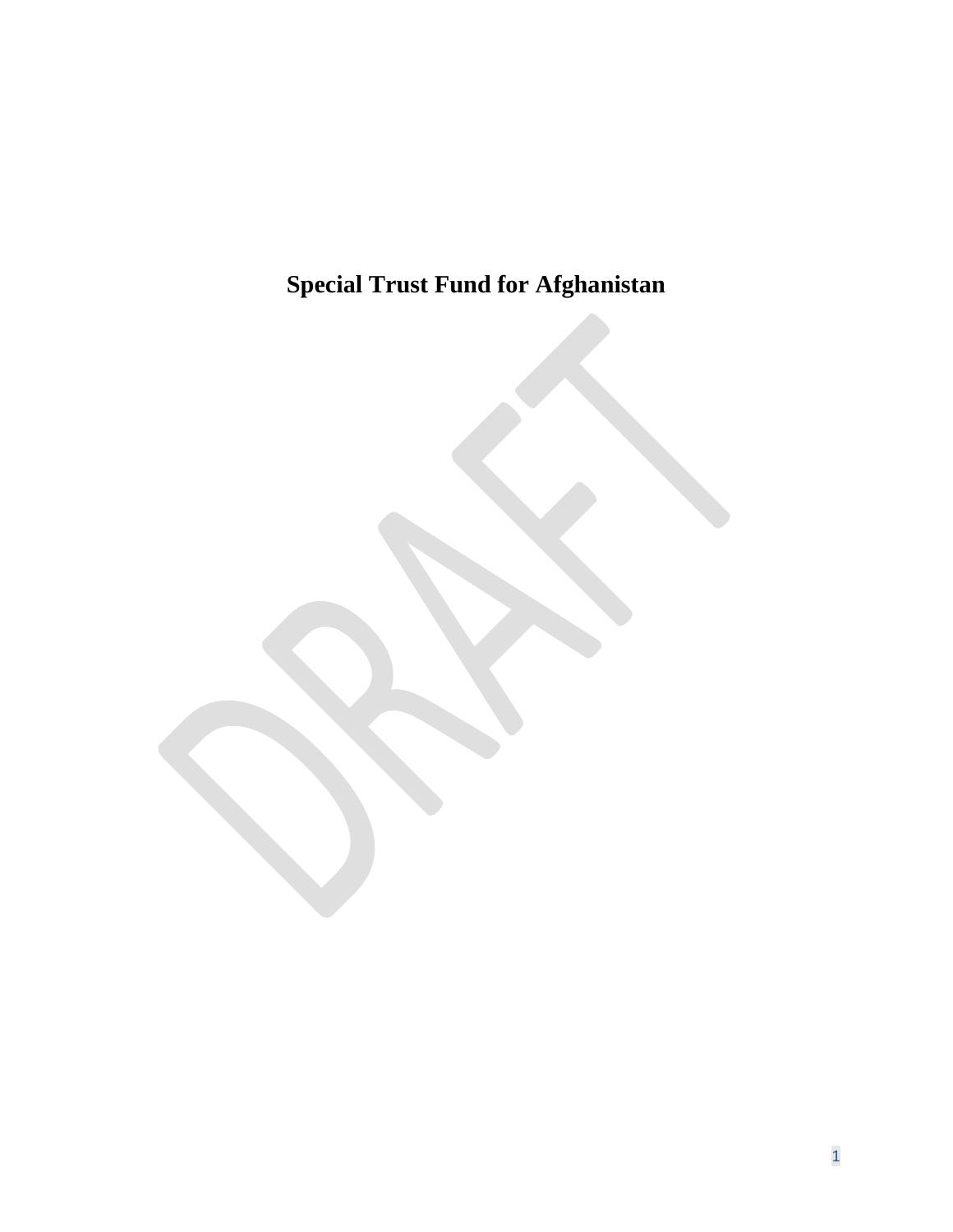## **Table of Contents**

| 1. |      |                                                                                    |  |
|----|------|------------------------------------------------------------------------------------|--|
| 2. |      |                                                                                    |  |
|    | 2.1. | Rationale for the establishment of the Fund to support the ABADEI Strategy and its |  |
|    | 2.2. |                                                                                    |  |
|    | 2.3. |                                                                                    |  |
|    | 2.4. |                                                                                    |  |
| 3. |      |                                                                                    |  |
|    | 3.1. |                                                                                    |  |
|    | 3.2. |                                                                                    |  |
|    | 3.3. |                                                                                    |  |
| 4. |      |                                                                                    |  |
|    | 4.1. | ABADEI Strategy, a Community Resilience Programming Approach - an integrated       |  |
| 5. |      |                                                                                    |  |
|    | 5.1. |                                                                                    |  |
|    | 5.2. |                                                                                    |  |
|    | 5.3. |                                                                                    |  |
|    | 5.4. |                                                                                    |  |
|    | 5.5. |                                                                                    |  |
|    | 5.6. |                                                                                    |  |
| 6. |      |                                                                                    |  |
| 7. |      |                                                                                    |  |
| 8. |      |                                                                                    |  |
|    | 8.1. |                                                                                    |  |
|    | 8.2. | Allocation of funding to the thematic components of eight ABADEI Programmes20      |  |
|    | 8.3. |                                                                                    |  |
|    | 8.4. |                                                                                    |  |
| 9. |      |                                                                                    |  |
|    | 9.1. |                                                                                    |  |
|    | 9.2. |                                                                                    |  |
|    | 9.3. |                                                                                    |  |
|    | 9.4. |                                                                                    |  |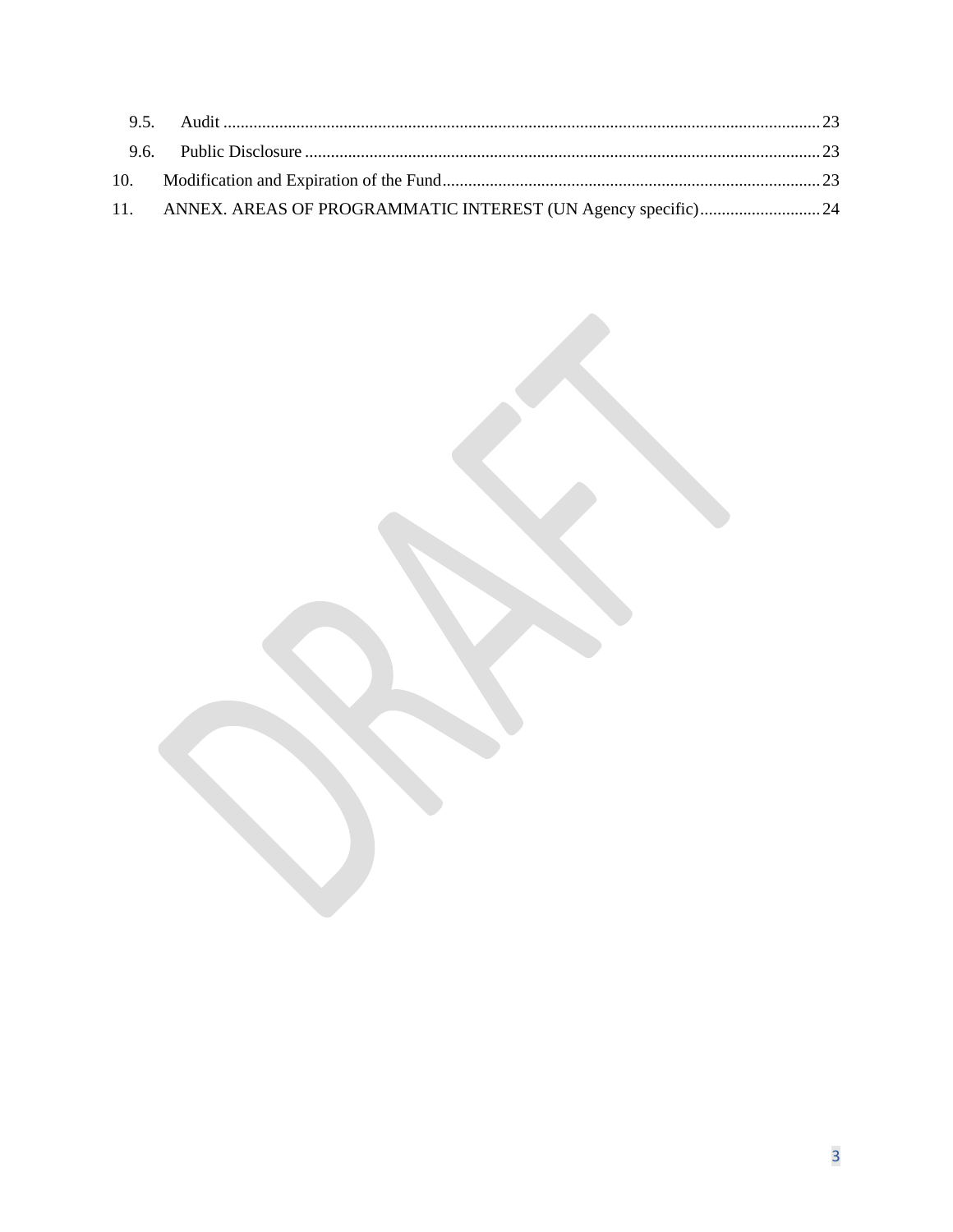# **Special Trust Fund for Afghanistan**

# *ABADEI - Supporting Community Resilience in Afghanistan Programming Strategy*

## **Terms of Reference**

# <span id="page-3-0"></span>**1. Context**

The August 15 power shift in Afghanistan has resulted in severe economic instability in a climate of heightened uncertainty. The country is also experiencing fragility and faces challenges on multiple fronts including COVID-19, poverty, food insecurity, droughts and micro- and macroeconomic impacts. Around 18.5 million of Afghan people need assistance with 3.5 million people displaced<sup>1</sup>. Over 665,000 people were reported by OCHA to have fled their homes due to conflict as of 3 October  $2021^2$ .

The economy is facing multiple shocks including the sudden drop in aid combined with frozen assets abroad, cash shortages, a weakening banking sector, falling trade, accelerating inflation and a depreciating exchange rate. According to the IMF forecast of October 2021, the economy is projected to contract by 30%. UNDP's projections show that poverty may become nearly universal affecting 95-97 % of the population by mid-2022.

Core government functions and the provision of essential services have completely collapsed except for some international assistance that is being provided to maintain access to health services. As humanitarian needs mount, it is imperative to prevent a humanitarian catastrophe and the socio-economic collapse of the country, which would result in increased instability, severe security threats and migratory flows in Afghanistan, the region and beyond.

In this context, UNDP has developed an Area-based Approach for Development Emergency Initiatives Strategy, referred to ABADEI Strategy, to support basic human needs that will enable people and communities to withstand these shocks. The interventions proposed under the ABADEI Strategy, undertaken alongside the humanitarian response, aim to mitigate, and hopefully avert, the immediate impact of the crisis on lives and livelihoods.

# <span id="page-3-1"></span>**2. Rationale for establishing the Special Trust Fund**

In line with the Secretary-General's Emergency Planning Directive on the UN Plan to Support the People of Afghanistan (August 2021), DSRSG/RC/HC, supported by DCO, guides an integrated UN approach with relevant agencies, funds and programmes. This approach is being operationalized with the support of a Working Group under the leadership of UNDP with

<sup>1</sup> [Afghanistan: Humanitarians call for greater support as winter approaches | | UN News](https://news.un.org/en/story/2021/10/1102342)

<sup>2</sup> <https://data.humdata.org/dataset/afghanistan-conflict-induced-displacements-in-2021>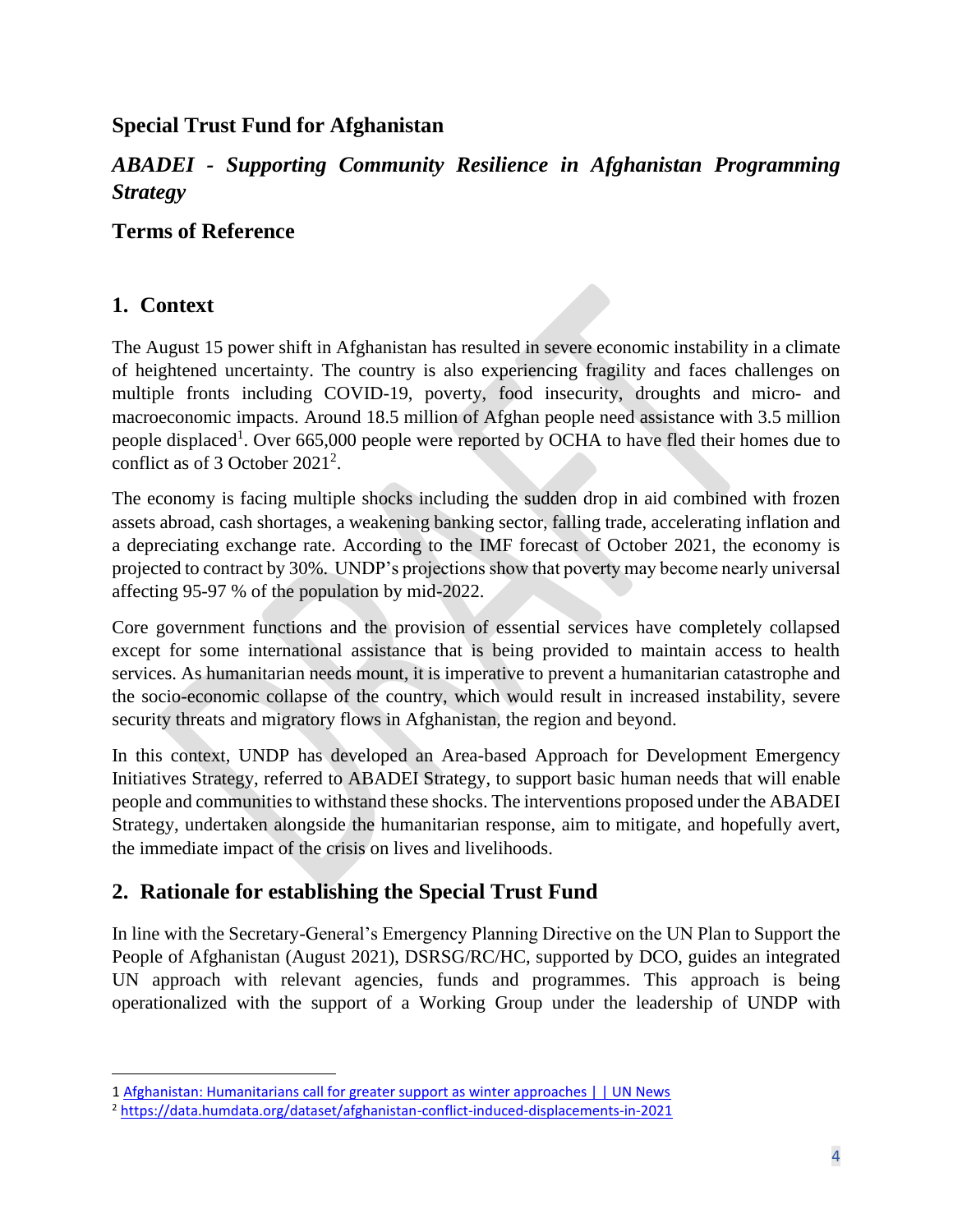participation of the DSRSG/RC/HC, established at the Principals Meeting on 28 August 2021, and chaired by DPPA.

To support UN joint programming in the provision of basic human needs, **a Special Trust Fund for Afghanistan** (hereinafter referred as the Fund) was established on 20 October 2021. The Fund will serve as an inter-agency mechanism to enable donors to channel their resources and coordinate their support to the ABADEI Strategy and the UN joint programmes developed under it.

The Trust Fund will be led by UNDP and implemented in collaboration with other UN Agencies, Funds and Programmes with a focus on the following elements:

- In addition to the many preexisting challenges Afghanistan faces, including the impact of COVID-19, the collapse of the government on 15 August has exacerbated people's vulnerabilities, including due to loss of income, limited access to essential services, lack of basic human rights, systematic discrimination against women and girls, limited coverage of social protection, a weak private sector and high dependence on donor grants.
- Activities under the result areas of the four thematic windows of Fund cover the (i) provision of essential services, (ii) community-based livelihoods and local economies, (iii) protection of farm-based livelihoods from natural disasters, and (iv) the promotion of social cohesion and community resilience.
- Participating UN agencies recognize that: (i) different regions require different solutions which are indivisible and integrated, and (ii) in the current situation, interventions need to be implemented in partnership with local communities, civil society, and the private sector. To implement the ABADEI Strategy, UNDP and Participating UN agencies will use their capacities in country, augmented as needed through surge or other mechanisms.

The ABADEI Strategy represents one of the first large-scale attempts to operationalize a basic human needs approach within the complex and fast evolving context of Afghanistan. Conceptually, it provides an articulation of investments in essential services, livelihoods and community resilience that complement humanitarian efforts by helping households, communities, and the private sector cope with the adverse effects of the crisis.

The ABADEI Strategy aims to promote more effective and joined-up responses by strengthening the collaboration, coherence and complementarity of interventions with those covered through the Humanitarian Response Plan. It does this by providing support to the basic human needs of communities. It is anticipated that, as the conditions change, this support could evolve.

## <span id="page-4-0"></span>**2.1.Rationale for the establishment of the Fund to support the ABADEI Strategy and its programmatic approach**

Over the last 20 years, valuable lessons have been learned on what works and what doesn't in the UN's assistance in Afghanistan. Neither a one-size-fits-all approach nor a fragmented sector-based approach to development interventions has been effective. Instead, a more integrated approach is needed, one that accounts for the significant differences in needs between the provinces and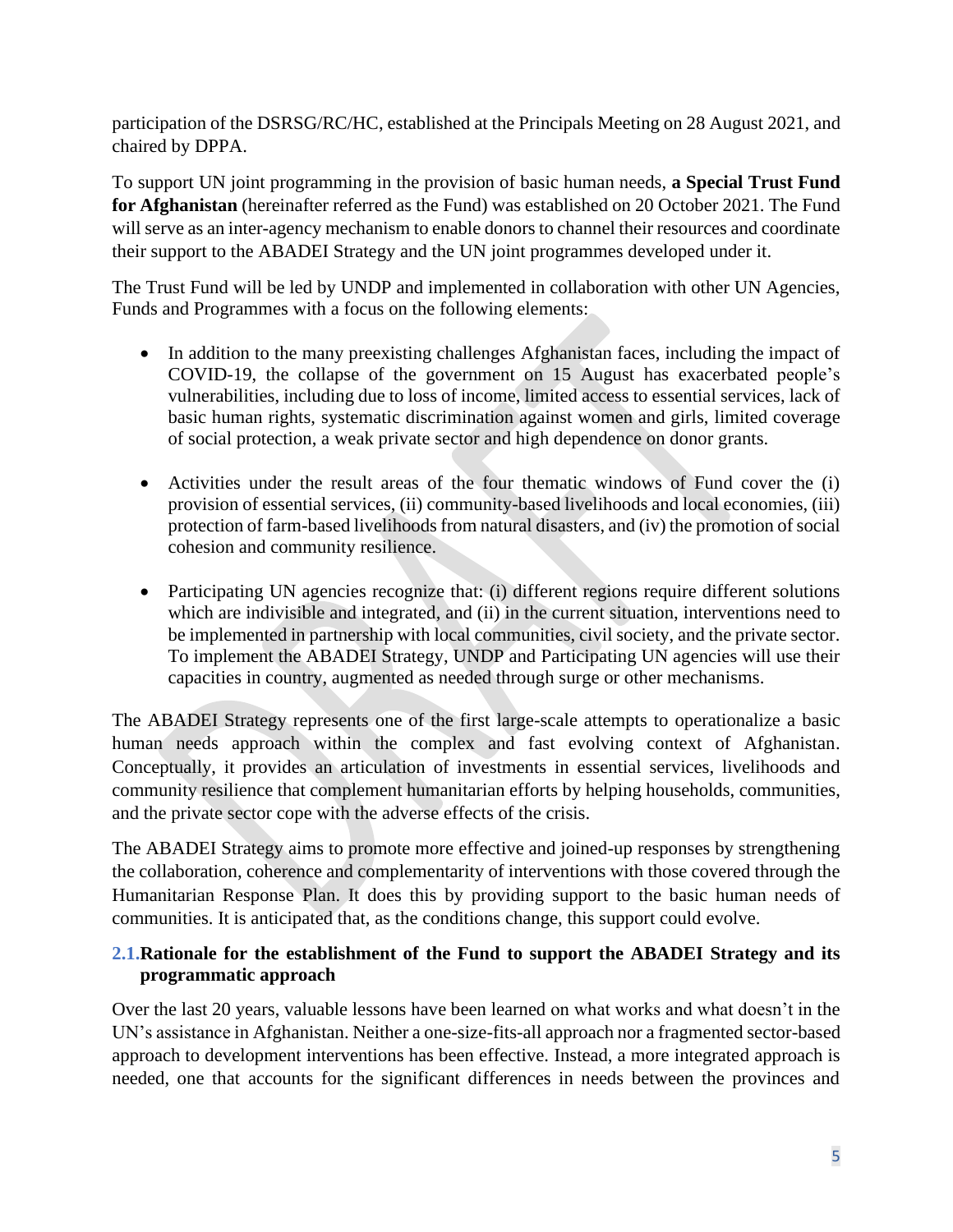regions of Afghanistan and yet also recognizes that humanitarian and development gains in one area are linked to and dependent on humanitarian and development gains in other areas.

The ABADEI Strategy has been designed as a response to the ongoing crisis in Afghanistan upon a call of the UN Executive Committee Working Group for Afghanistan. It offers an integrated yet decentralized approach to programming for community resilience. It proposes an innovative, inclusive and highly flexible approach, that puts people first, targets the most vulnerable and meets specific local needs.

The ABADEI Strategy responds to citizens' needs in the most cost-effective and efficient manner as possible. It articulates how a basic human needs approach can complement humanitarian efforts by helping households and communities cope better with the adverse effects of the current crisis. It is centered on addressing worsening poverty and vulnerability, supporting community resilience and social cohesion, and enabling the rehabilitation of small-scale community infrastructure for essential services and the protection of farm-based livelihoods (e.g., warehouses, village roads and bridges), while creating immediate sources of income through cash-for-work, cash-for markets to safeguard livelihoods that are under threat.

The ABADEI Strategy is grounded in partnerships without which implementation at the local level would not be possible. It capitalizes on the One-UN concept based on partnership with other UN agencies with comparative advantages in the key thematic areas of the Strategy. For this reason, the Fund was established to provide support to the population of Afghanistan. The Fund will initially focus on four thematic areas:

- 1. Provision of Essential Services
- 2. Community-Based Livelihoods and Local Economic Activities
- 3. Protecting Farm-based Livelihoods from Natural Disasters
- 4. Community Resilience and Social Cohesion

The Fund is open to all UN Agencies, Funds and Programmes (UN AFPs). By early November 2021, eight UN agencies have concluded the Memorandum of Understanding for the Special Trust Fund for Afghanistan. The areas of programmatic interest and comparative advantage of the Participating UN APFs are described in Annex 1. This will be further expanded to bring in additional expertise, experience, and resources to joint initiatives.

## <span id="page-5-0"></span>**2.2.Complementary of the Fund with other UN operational activities**

The ABADEI Strategy's joint programmes will complement the humanitarian response to meet the needs of people across multiple areas of vulnerability and enhance short-term resilience by preserving the ability of individuals and communities to cope with the impacts of the conflict, and the economic and public health crisis. The four thematic windows for the ABADEI Strategy will therefore work in complementarity with the Afghanistan Humanitarian Fund and the Central Emergency Response Fund (CERF).

A key linkage with the HRP, in terms of priority setting and targeting, is articulated through the targeting methodology, which is based on compiled key humanitarian indicators and data, including severity of food insecurity, emergency needs, and presence of IDPs.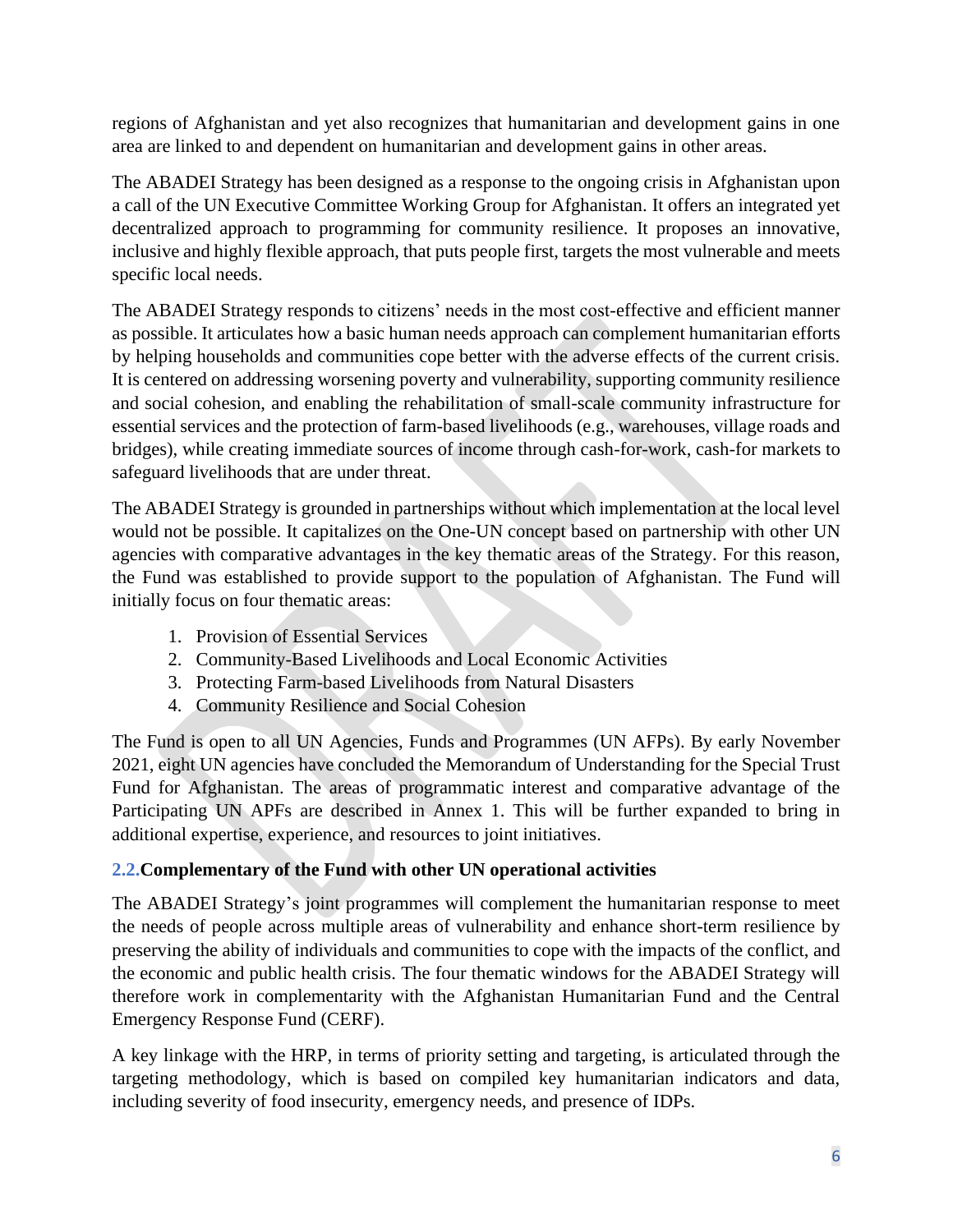



As noted in section 5 below, the governance of the Fund has been designed to enable coordination across other UN interventions through the Advisory Group and the Steering Committee, facilitated by the Fund's Secretariat.

### <span id="page-6-0"></span>**2.3.Windows of the Special Trust Fund for Afghanistan**

The Fund's strategic priorities will focus on the following thematic areas, which will serve as the Thematic Windows of the Fund, as indicated below:

#### **Window 1: Provision of Essential Services**

The objective of this Window is to ensure that people's basic human needs are met beyond what can be addressed through the humanitarian response. Therefore, the activities under these three results areas focus on support for health services and the COVID-19 response, reducing food insecurity, and the energy required to support health and other critical services.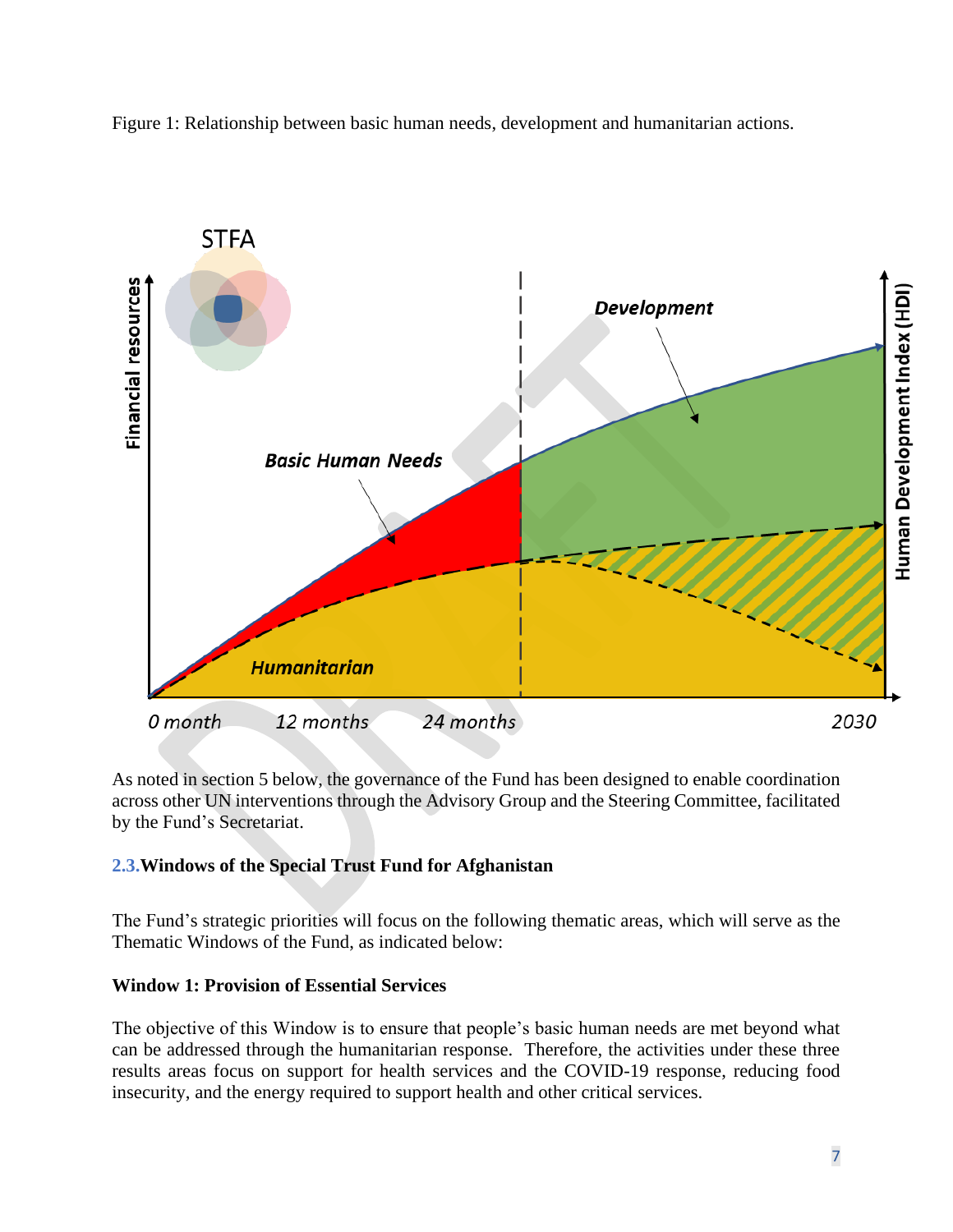This Window includes activities under three results areas:

- IR 1.1 Essential services enabled and sustained.
- IR 1.2 Essential food security and regenerative agriculture infrastructure, inputs and services supported.
- IR 1.3 Basic Renewable energy services supported and sustained (to enable essential and food security service delivery).

#### **Window 2: Community-Based Livelihoods and Local Economic Activities**

The objective of this Window is to safeguard livelihoods so that communities can continue to function. The activities under four results areas focus on a range of social protection measures and the creation of income generation opportunities (especially for women) at the community level.

This Window includes activities under four results areas:

- IR 2.1 Households in high poverty, high insecurity areas provided with basic income (TBI).
- IR 2.2 Local level livelihoods and economies sustained through Cash for Work (CfW) and Cash for Market (CfM), including skills development and entrepreneurial activities.
- IR 2.3 Local Private Sector Development through technical and financial support to informal and formal businesses, including assisting SMEs to access and/or expand to new market areas, support to local traders, to women-led and community-led enterprises.
- IR 2.4 Cross border trade and access to markets supported.

#### **Window 3: Protecting Farm-based Livelihoods from Natural Disasters**

The objective of this Window is to ensure that natural resources - particularly water supply - upon which lives, livelihoods and rapid socio-economic support critically depend, are managed as sustainably as possible in a crisis context. Therefore, the activities under the four results areas focus on providing short-term emergency support that ensures continued access to critical resources whilst at the same time generating income opportunities and engaging communities in designing and implementing projects that lead to collective outcomes.

This Window includes activities under results areas as follows:

- IR 3.1 Community preparedness for disasters improved.
- IR 3.2 Disaster resilient infrastructure in place.
- IR 3.3 Water security and access enhanced through climate-smart systems.
- IR 3.4 Natural ecosystem restoration and management supported.

#### **Window 4: Community Resilience and Social Cohesion**

The objective of this Window is to support the development of community-led needs-based socioeconomic recovery plans that promote reconciliation and prevent conflict, improve access to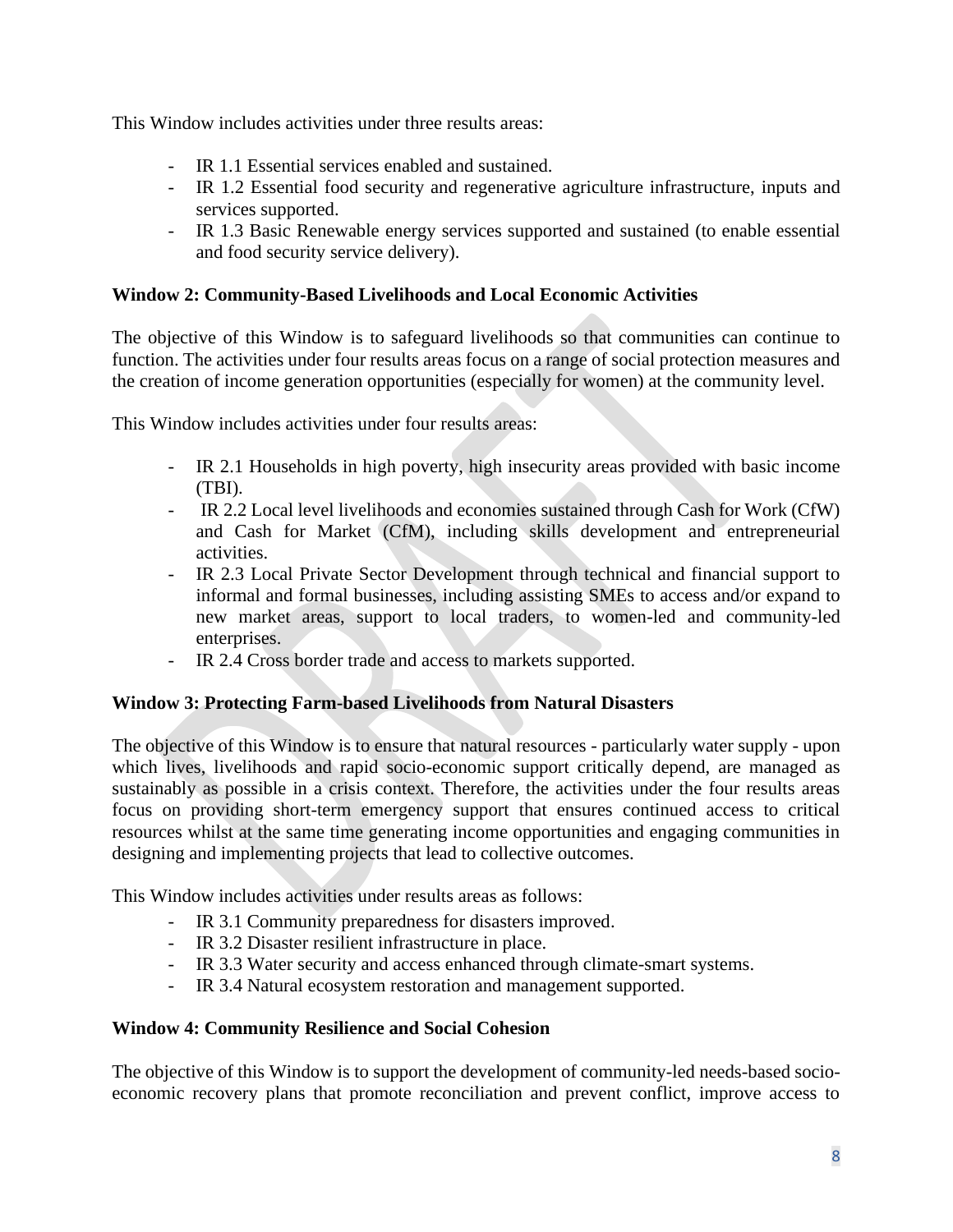justice, support alternative dispute resolution mechanisms, and protect the rights of women and girls. Interventions will be implemented in a participatory manner to ensure that activities are responsive to local needs and priorities and contribute to community resilience building.

This Window includes activities under four results areas as follows:

- IR 4.1 Communities for peace and social cohesion reinforced.
- IR 4.2 Improved gender equality and women's empowerment.
- IR 4.3 Rights-based access to justice, human rights and security fostered.
- IR 4.4 Community-led needs-based local recovery and resilience plans identified.

#### **Leaving No One Behind (LNOB) and Gender Equality**

The Fund's programmes will be consistent with the principle of Leaving No One Behind (LNOB), with a focus on marginalized populations or any group facing multiple and intersecting forms of discrimination, including disabled people, youth, sexual and gender-based violence victims, climate refugees, the unemployed, the homeless, and nomads (Kuchi).

Female community members are particularly affected by the crisis, being exposed to significant restrictions and human rights abuses. The Fund's programmes will promote women empowerment and participation in a prudent, tangible and realistic way that will create no unintended negative consequences to the women involved, their families or communities.

The Fund's participating organizations will engage local stakeholders in a manner that aims to reduce inequalities, mainstream gender equality principles, and promote the dignity and rights of girls and women by facilitating greater access for women to health care, social protection, vocational training and agricultural livelihoods. The objective is also to provide psychosocial support and counselling, particularly to survivors (women and girls) of gender-based violence.

In addition, interventions will strengthen women's organizations and self-help groups that provide safe spaces to protect women and children from instability, fragility and insecurity. They will help women and survivors to participate actively in social dialogues, peace committees, local level resilience planning committees and provide alternative livelihoods to the families and women who have lost their source of income due to the current social, economic and political context.

A gender marker will be integrated into the ABADEI Strategy to set targets for allocations to programmes serving women and girls, and to monitor the share of allocations serving women and girls.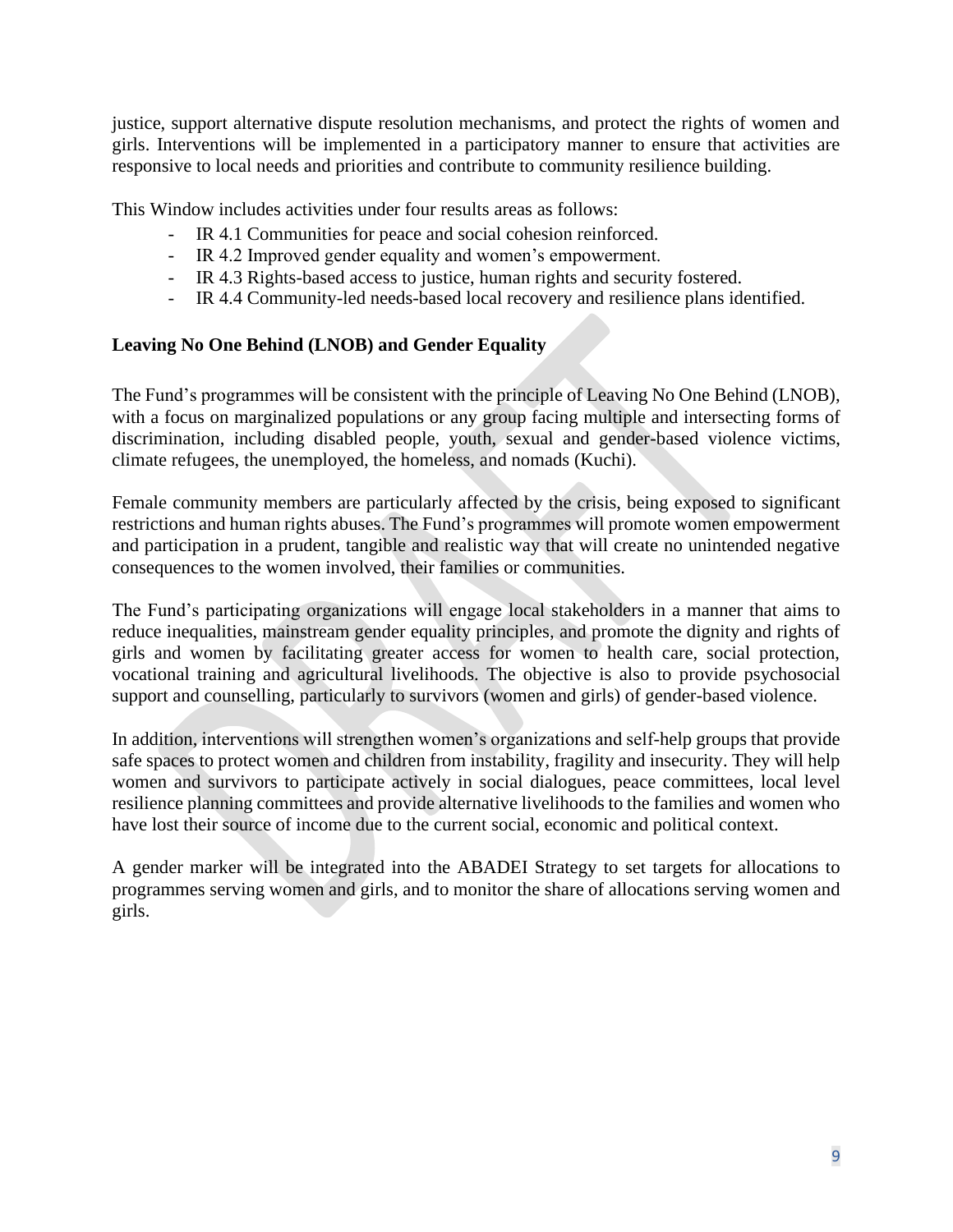Figure 2: Special Trust Fund for Afghanistan (STFA), supporting four pillars of the ABADEI Strategy



To address other high priority needs, other Windows could be established upon the decision of the Steering Committee of the Fund.

### <span id="page-9-0"></span>**2.4.Joint Programmes**

#### **2.4.1 Eight ABADEI Joint Programmes**

All eight administrative regions of the country (see below) will benefit from interventions of the Fund to deliver support in the four thematic areas. Eight regional joint programmes will be designed in key areas of essential services, livelihoods, social cohesion and resilience with an **initial 12–24-month timeline** for implementation.

Targeting and prioritization of interventions by Participating UN Organisations<sup>3</sup> under the ABADEI Strategy will be guided by community needs (poverty, vulnerability), level of essential services, exposure to economic and /or climatic shocks, the Humanitarian Access Group's

<sup>&</sup>lt;sup>3</sup> UN Agencies, Funds and Programmes that signed the Memorandum of Understanding for the Special Trust Fund for Afghanistan.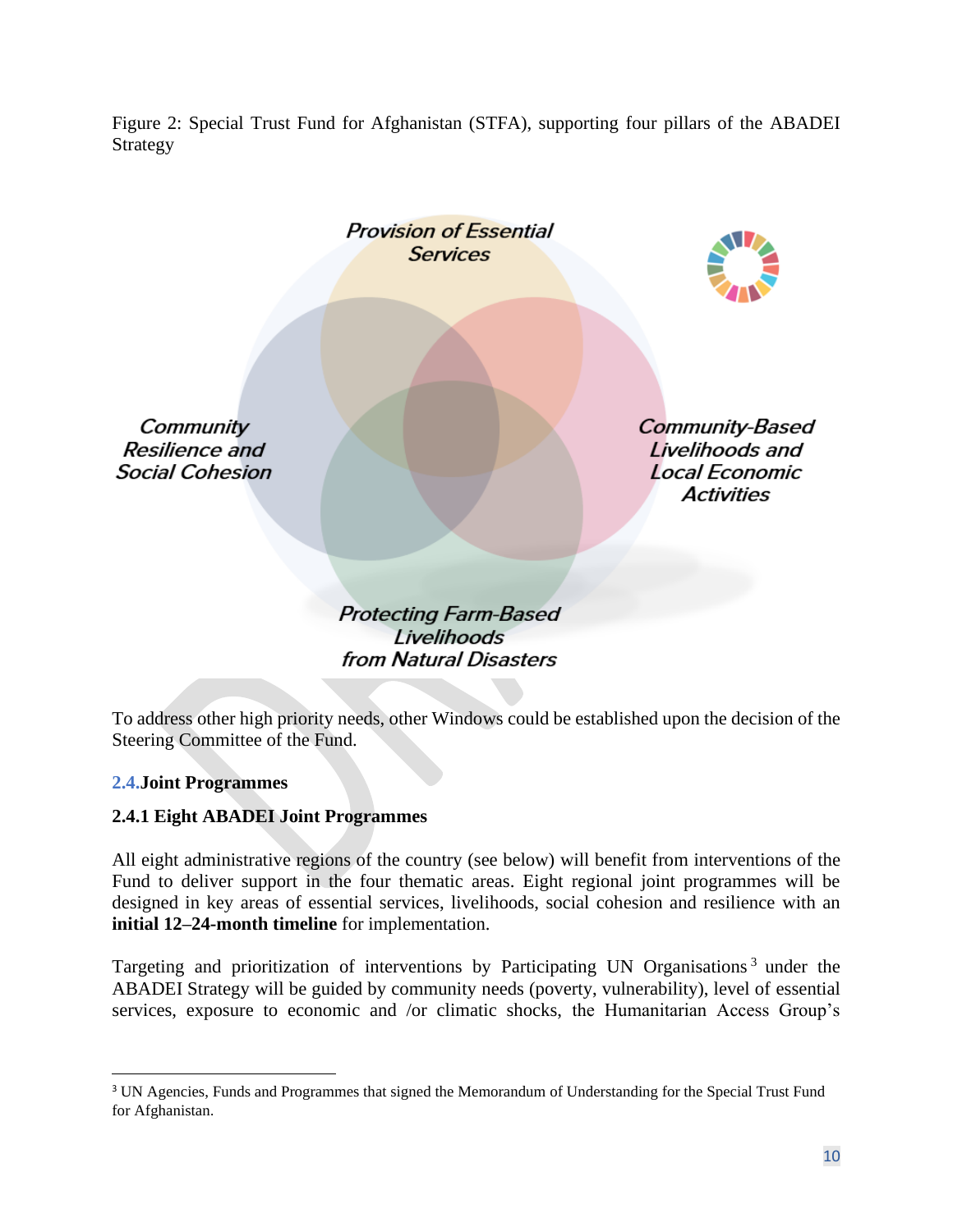assessment of district-level access restrictions, and capacity of UN Agencies, Funds and Programmes to deliver on the ground.



The Eight Regions of Afghanistan

- 1. Western Region (comprises Badghis, Herat and Farah provinces)
- 2. Eastern Region (comprises Kunar, Laghman, Nuristan, and Nangarhar provinces)
- 3. Central Region (comprises the national capital Kabul, Kapisa, Logar, Maidan Wardak, Panjshir and Parwan provinces)
- 4. North Eastern Region (comprises Badakhshan, Baghlan, Kunduz and Takhar provinces sharing international borders with Tajikistan, China and Pakistan)
- 5. Central Highlands Region (comprises Daikundi, Bamyan and Ghor provinces)
- 6. Northern Region (comprises Jawzjan, Faryab, Balkh, Sari-Pul and Samangan provinces and shares international borders with Uzbekistan and Turkmenistan)
- 7. Southern Region (comprises Kandahar, Helmand, Zabul, Uruzgan and Nimroz provinces)
- 8. South Eastern Region (comprises of five provinces of Ghazni, Paktiya, Paktika, Khost and Logar, three of which are sharing border with Pakistan)

To address the complex challenges of displacement in Afghanistan and to support sustainable reintegration and foster social cohesion, the ABADEI Strategy will include interventions in the Priority Areas of Return and Reintegration (PARR) in each of the eight regions of Afghanistan.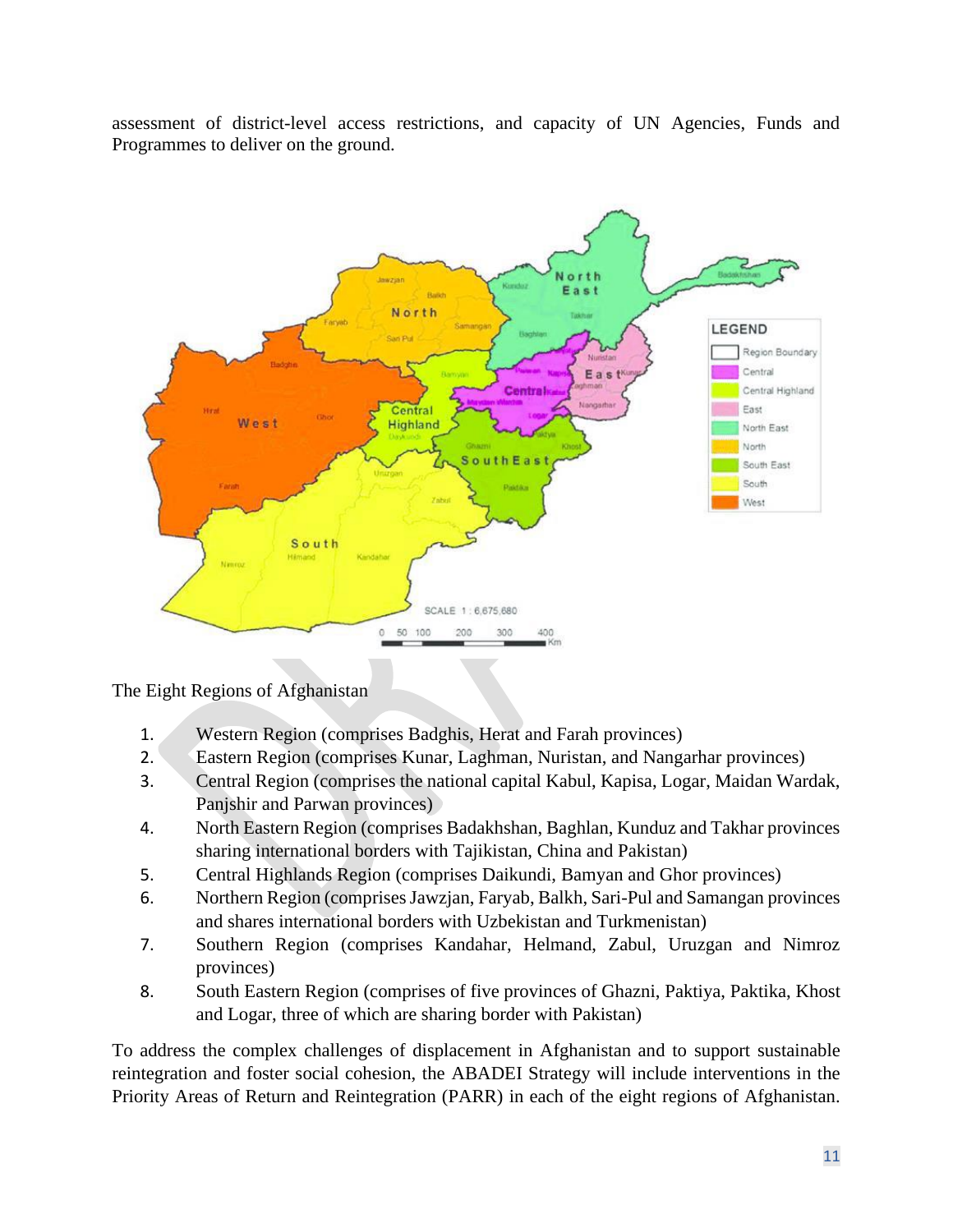The Priority Areas of Return and Reintegration in Afghanistan were endorsed by the UN Secretary-General at the UN Executive Committee Meeting of 25 March 2020, as a concrete confidence-building effort ensuring coordinated and targeted area-based humanitariandevelopment-peace investments, with a common vision to create momentum towards the establishment of conditions for sustainable return and reintegration, by tackling the drivers of displacement and humanitarian crises, through a whole-of-society approach.

## **2.4.2 Joint UN Programming**

Participating UN Organizations (PUNOs) will be partnering across existing and newly identified portfolios, leveraging on their respective areas of expertise in the key results areas of the ABADEI Strategy, in each of the eight regions of Afghanistan.

The value-added of such a collaborative approach to implementation includes sharing data and knowledge, sharing and managing risks, co-location of physical presence, shared resources and pooled funding, extended reach through existing projects and networks of implementing partners, shared long-term agreements with vendors for services, and cooperation around joint monitoring and reporting arrangements.

The eight ABADEI Joint Programmes include cross-cutting activities and are specifically focused on supporting human rights, protection, gender equality issues, and transparency and accountability, which will be coordinated with existing UN initiatives to ensure complementarity of the programs based on new realities and to avoid duplication.

The Fund's Technical Secretariat will ensure coordination with the relevant humanitarian clusters.

### **Increasing Coherence**

Pooled funds have demonstrated that they can play a very effective role in increasing the overall coherence in programming. The pooled funding mechanism will serve to complement rather than substitute agency-specific funding.

The governance structure of the Fund allows a wide range of partners (UN Agencies, Funds and Programmes, along with the donors) to collectively agree on priorities and strategies. As a result, they will create synergies and complementarities not only amongst programmes funded by the Fund, but also more widely with programmes funded from other sources and implemented by other partners. As noted in section 5, the governance structure of the Fund will be used to support synergies and complementarities between the programmes funded by STFA and other funding instruments and programmes, including the Afghanistan Humanitarian Fund and the Central Emergency Response Fund (CERF).

### **Increasing transparency**

The Fund will provide increased transparency on planning, implementation, and delivery of results in the programming regions:

- By including a broad representation of stakeholders in the governance structure of the Fund, it will enable them to participate in the decision-making process and consequently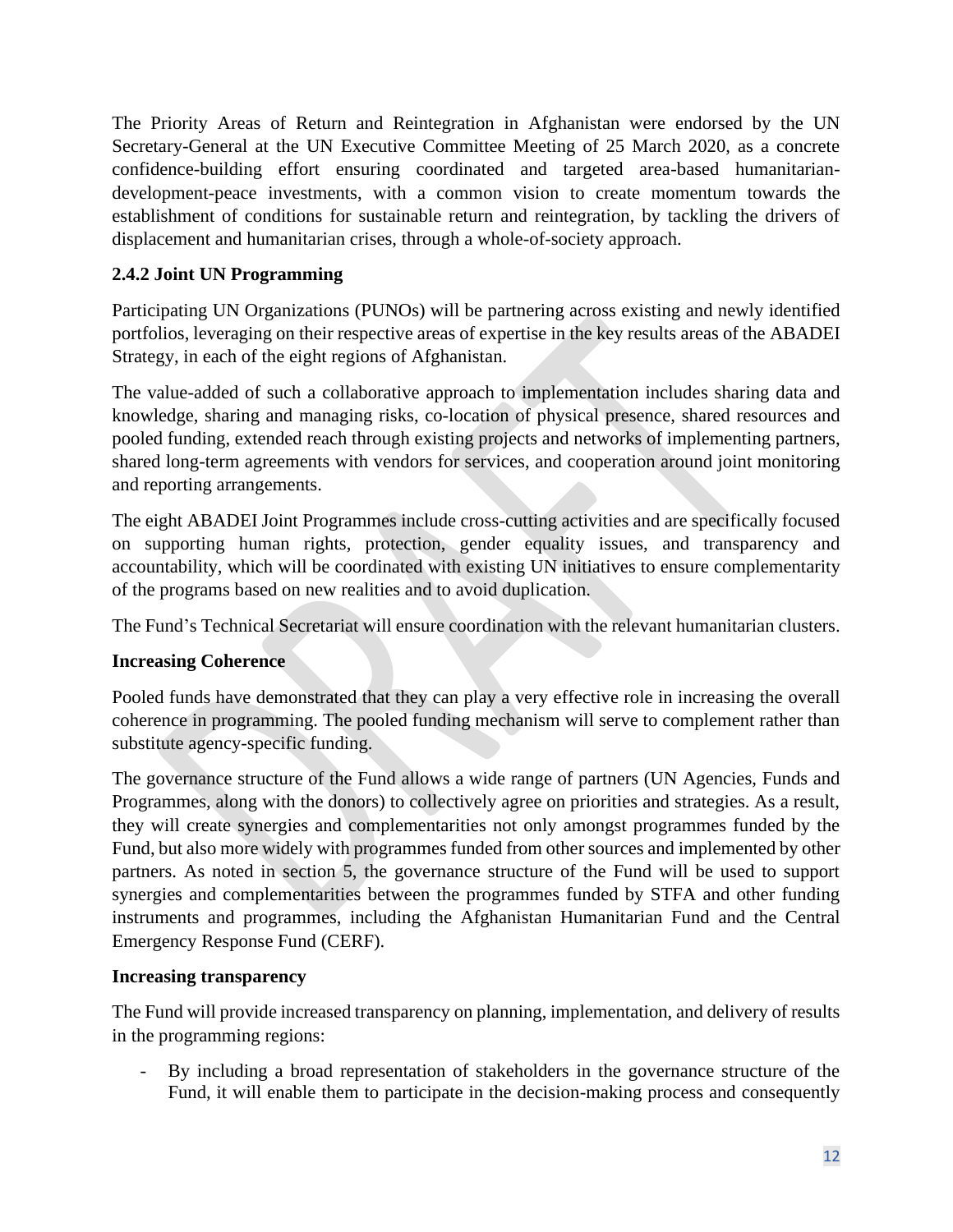to access all the information and data, shaping the decisions and all the reports on activities undertaken, challenges faced and results achieved.

- By pooling resources contributed towards activities that support basic human needs in the jointly agreed priority areas, it will provide a consolidated overview of funds allocated and joint reporting on the implementation progress and results achieved.
- By posting all information on the [MPTF Office Gateway,](http://mptf.undp.org/) all partners will have easy access to real-time information on the funding status (commitments and deposits by donors, transfers made to implementing partners, progress reports, etc.)

# <span id="page-12-0"></span>**3. Key Features of the Special Trust Fund for Afghanistan**

### **Key Features of the Special Trust Fund for Afghanistan**

- **Ensure flexible financing** by resourcing support to basic human needs
- **Increase coherence** by promoting coordination and synergies across all actors
- **Enable ABADEI Strategy** implementation by ensuring locally-led, context-specific analysis and joint programme design
- **Increase transparency** through joint reporting and broad stakeholder participation in the Fund's governance
- **Share risks among all stakeholders** by assisting in establishing a common understanding of risks, and allowing for more efficient and strategic risk mitigation and adaptation measures

## <span id="page-12-1"></span>**3.1.Direct Implementation (DIM)**

The implementation of the ABADEI Strategy will be undertaken by the Participating UN Organizations, maximizing the use of the Direct Implementation Modality (DIM) or similar modalities in line with participating UN organizations rules and regulations, including the direct contracting of third-party implementers. Third-party implementers include non-governmental organizations (NGOs), local community groups, private vendors, and vetted money service providers<sup>4</sup>.

Flexibilities of the UN procurement will be leveraged to make use of the benefits of existing contracts. Long Term Agreements (LTAs) will be used by the UN Agencies, Funds and Programmes under the agreed 'mutual recognition' principle of the UN development system.

As part of its interventions, the Fund will support low-value direct grants (LVGs) to support micro and small enterprises (priority to women-headed) and informal local networks with the primary aim to build area-specific local level capacities. In this regard, the Fund will align interventions with **the Cash and Voucher Working Group** established under the UN Humanitarian Country Team (HCT) and the HCT cluster coordination mechanism. At the same time, **HCT's**

<sup>4</sup> For example, UNDP's network currently has over 70 partners, including NGOs/INGOs/Local Companies that are available and active, with many more being assessed for selection.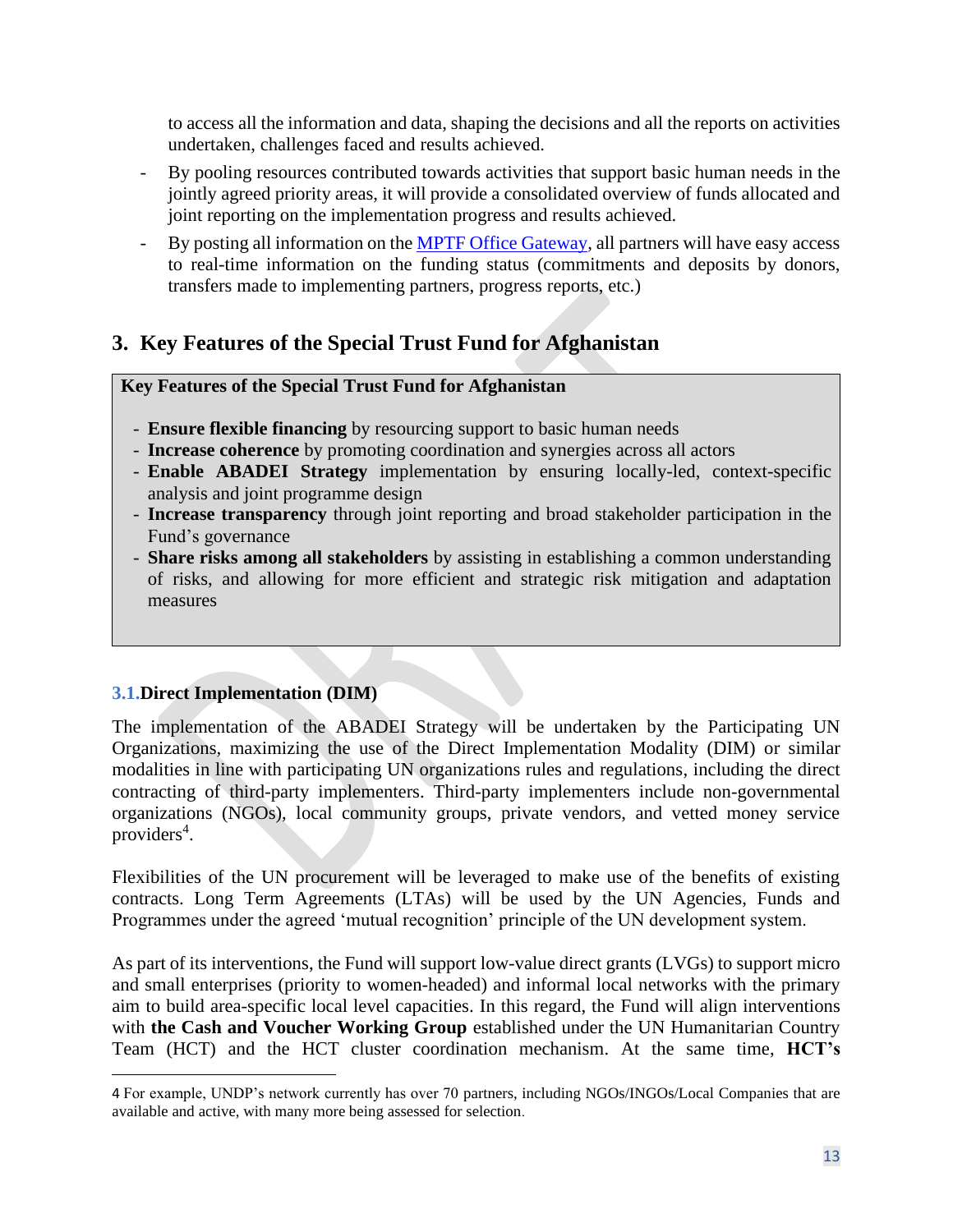**Humanitarian Access Group (HAG)** has been closely engaged in the design, risk mitigation, implementation modalities, and identification of partnering needs of the ABADEI Strategy. In addition, UN security personnel capacity will be enhanced to systematically facilitate coordination with HAG and support agile monitoring and risk management for the implementation of the join programmes. Furthermore, Community Development Committees in the eight regions will be actively engaged, following the completion of a comprehensive risk assessment.

## <span id="page-13-0"></span>**3.2. Flexible Financing**

Maximizing the synergies of the work of the UN Agencies on the ground, especially in the current situation, is a priority objective to achieve better results in the current context. Unfortunately, rather than bridging the efforts of various partners, some financing instruments may contribute to further dividing the streams of external assistance. By establishing the Fund, the intent is to turn funding from a divider into an enabler by providing resources to joint programmes and activities.

## <span id="page-13-1"></span>**3.3. Enabling the ABADEI Strategy for Community Resilience**

The Fund will play an effective role towards promoting stronger local focus in the way resources are programmed. Through the ABADEI Strategy, the Fund will incentivize locally led analysis and the design of local strategies that take into account the unique characteristics of the area and local conditions. The Fund is an instrument that will place local communities at the heart of delivering locally relevant programming. Both the contextual analysis and identification of priority actions will be responsive to and build on the knowledge and experience of local actors ensuring support for existing capacities and initiatives rather than applying a set of predetermined standardized activities designed at the national level.

## <span id="page-13-2"></span>**4. The Fund Programmatic Framework**

## <span id="page-13-3"></span>**4.1. ABADEI Strategy, a Community Resilience Programming Approach - an integrated programme tailored to eight regions**

In this context, the Fund will focus on a decentralized ABADEI portfolio of projects that will allow direct work with beneficiary communities through civil society, micro and small enterprises, targeting mainly vulnerable groups and communities, in line with the principle of Leaving No One Behind (LNOB). The value proposition of the ABADEI Strategy lies in its contribution to preserving human, social, and institutional capital in a context of multi–dimensional crisis, serving as a bridge between short-term humanitarian life-saving assistance and the safeguarding of livelihoods and community resilience. The Programme also represents a paradigmatic shift in the way resources are used, incorporating innovation to ensure flexibility and responsiveness to needs, while also managing elevated risks.

Under the ABADEI Strategy, eight regional joint programmes will be designed based on the available, needs-based analysis of socio-economic needs and the urgency in each of these provinces (regions), with prioritized interventions in key areas of essential services, livelihoods, social cohesion, and resilience, and with an initial 12–24-month timeline for implementation to be completed.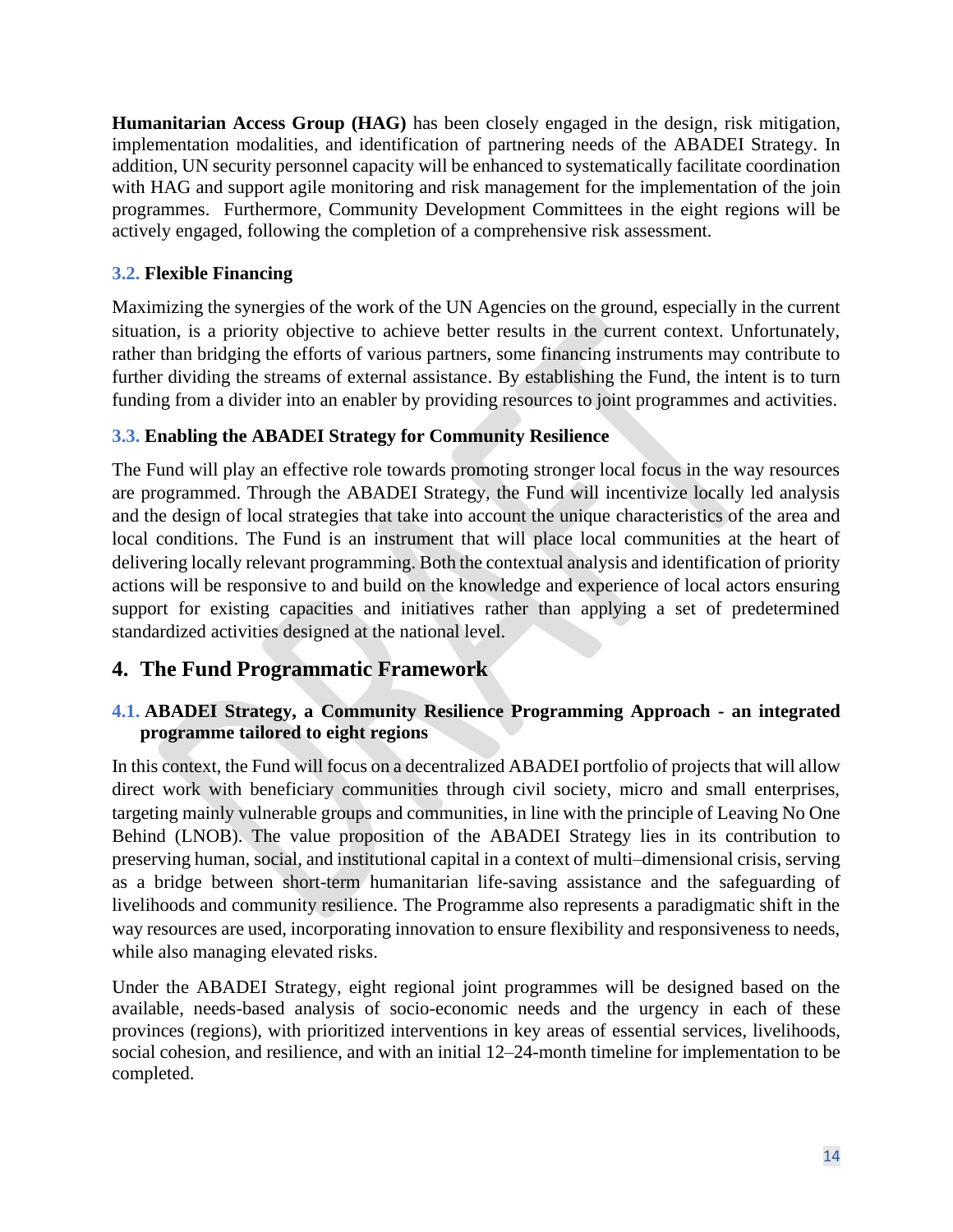## <span id="page-14-0"></span>**5. Governance Structure for the Special Trust Fund for Afghanistan**

The Special Trust Fund for Afghanistan will have a two-tier decision-making and coordination structure, through the Advisory Board and Steering Committee. At the technical level, programming will be coordinated by the Technical Coordination Working Group (TCWG) accordingly, overseeing the Fund. The TCWG will be coordinated by the Fund Secretariat - the Trust Fund Management Unit (TFMU). Decision-making will rest with the Steering Committee, supported through the secretariat functions by the TFMU as reflected below (see also section 5.2).



### <span id="page-14-1"></span>**5.1. High-Level Advisory Board**

An Advisory Board, chaired by the Deputy Special Representative of the Secretary General/UN Resident Coordinator/Humanitarian Coordinator, with participation by the UNDP Resident Representative, as well as representation by donors (one donor will represent on behalf of the donors, which will rotate periodically) and the UN agencies (one UN agency on behalf of the UN Country Team (UNCT) and the Humanitarian Country Team (HCT), which will be nominated by the Steering Committee and rotate periodically).

The Advisory Board will meet quarterly, and whenever deemed necessary. It will provide overall guidance and advice to the Fund Steering Committee on strategic and policy issues, in addition to the overall efficiency and responsiveness of the funds and its activities. The Board will facilitate the coherence of the Fund's operations with other funding instruments.

This Advisory Board also serves as a consultative forum to share information on funding coverage to strengthen donor coordination and to avoid duplication of funding. Due to the advisory nature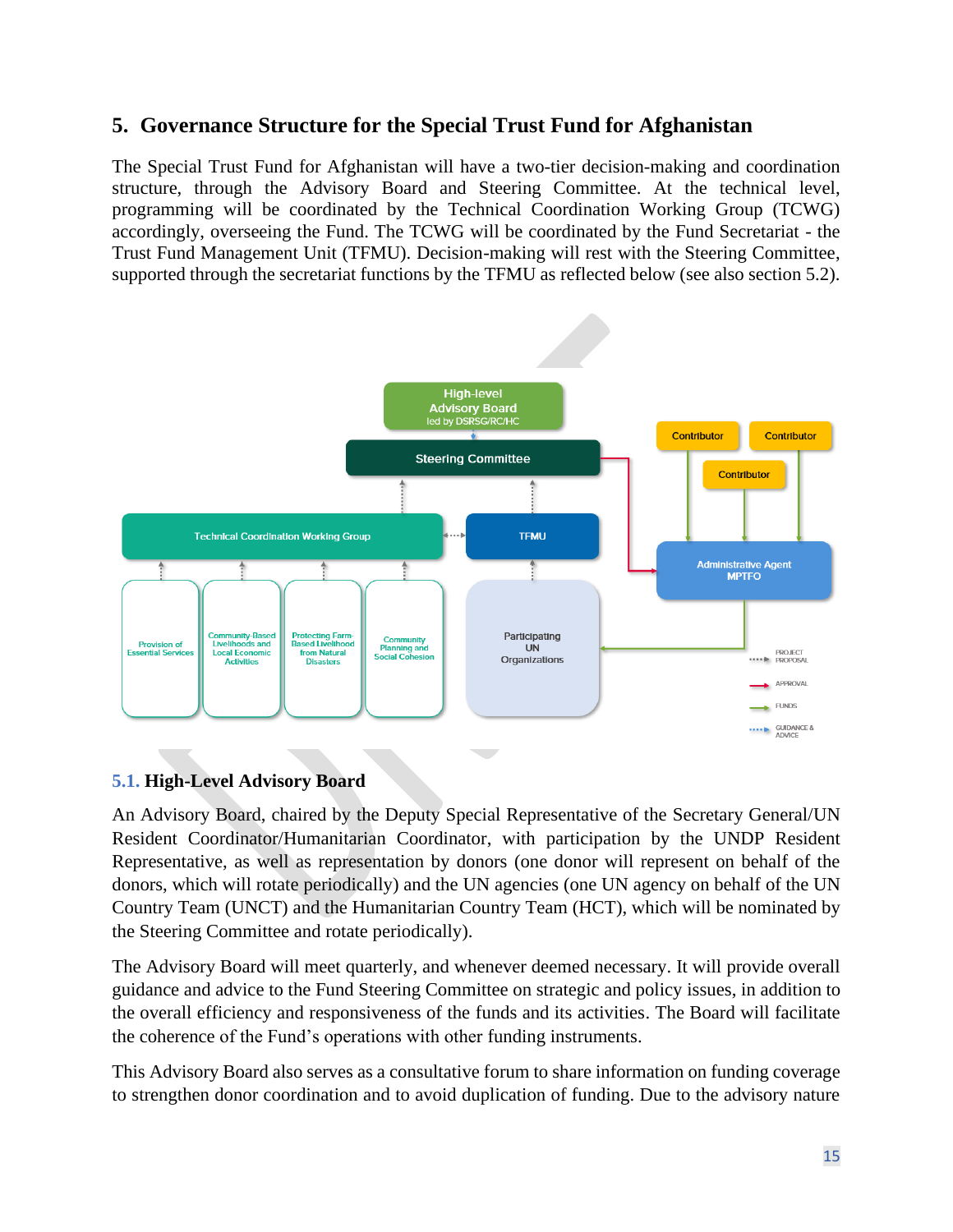of the Board, its recommendations on the strategic direction of the Fund will be issued by the DSRSG/RC/HC, recusal procedures do not apply to its membership.

## <span id="page-15-0"></span>**5.2. Steering Committee (SC)**

The governance structure of the Fund is led by the Steering Committee (SC), which will be chaired by the UNDP Resident Representative and will include the following members:

- Representatives of contributing donors
- At least two representatives of Participating UN Organizations
- The Fund Secretariat (ex-officio member)
- The Administrative Agent (ex-officio member)

To strengthen coherence and ensure strategic cooperation, the Head of the Afghanistan Humanitarian Fund Secretariat will be invited as an observer to the SC meetings. The Trust Fund Management Unit will also establish coordinating arrangements with the office of the Resident Coordinator.

The Steering Committee will be responsible for:

- $\checkmark$  Reviewing and approving the final TOR of the Fund at its first Steering Committee meeting
- $\checkmark$  Providing oversight and exercising overall accountability of the Fund
- $\checkmark$  Approving funding priorities defined by a regularly updated funds strategy
- $\checkmark$  Reviewing and approving funding for joint UN programmes after vetting by the Fund Secretariat, ensuring their conformity with the scope and requirements of the Fund
- $\checkmark$  Leading the resource mobilization efforts
- $\checkmark$  Instructing the Administrative Agent to disburse the resources to the Participating UN **Organizations**
- $\checkmark$  Reviewing the Fund status and its overall progress
- $\checkmark$  Reviewing and approving the periodic progress reports (programmatic and financial) consolidated by the Fund Secretariat and the Administrative Agent, based on the progress reports submitted by the Participating UN Organizations
- $\checkmark$  Commissioning reviews and "lessons learned" reports on the performance of the Fund; and
- $\checkmark$  Approving amendments to the Terms of Reference of the Fund, as required after due consultation with stakeholders
- $\checkmark$  Nominating the UN entity which will be representing all relevant UN Agencies, Funds and Programmes at the Advisory Board during the agreed period

The Steering Committee will meet every month, and if required more frequently, to review the Fund's operations and adopt the Fund's activities as required.

### <span id="page-15-1"></span>**5.3. The Fund Secretariat – Trust Fund Management Unit (TFMU)**

The Trust Fund Management Unit (TFMU) is the Fund Secretariat and is the entity responsible for the operational functioning of the Fund and provides technical and management support to the SC.

The Secretariat, hosted within UNDP, performs the following functions: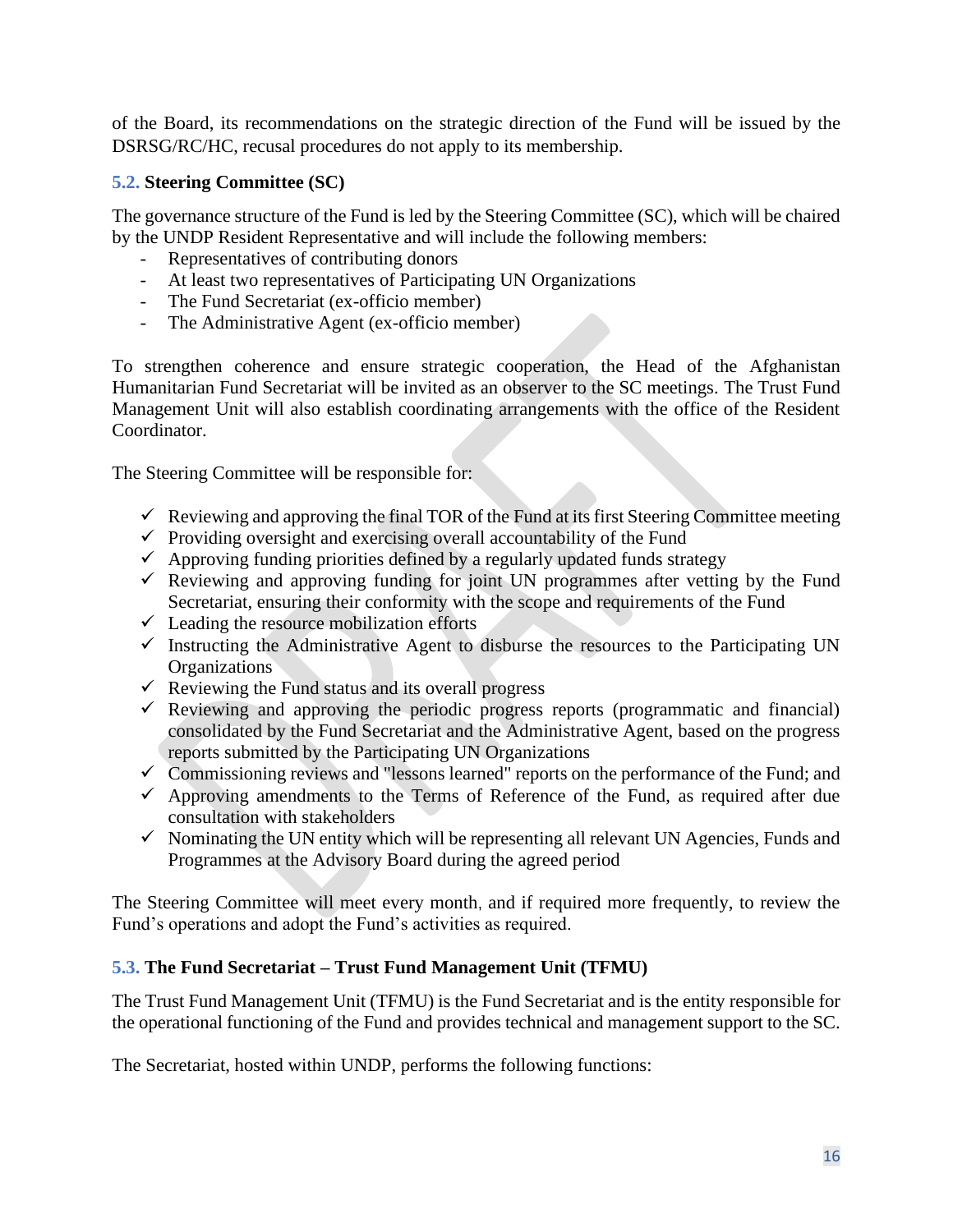- $\checkmark$  Execute and coordinate all management functions of the Fund, including the implementation of decisions made by the Steering Committee
- $\checkmark$  Plan and prepare meetings of the Steering Committee and hold records of decisions through minutes of the meetings; and support organizing the Advisory Board meetings.
- $\checkmark$  Facilitate the work of the technical coordination working group
- $\checkmark$  Review and analyze programme proposals together with the Technical Coordination Working Group
- ✓ Submit Fund Transfer Requests, signed by the Chair of the Steering Committee, to the Administrative Agent
- $\checkmark$  Facilitate collaboration and communication between Participating Organizations to ensure programmes are implemented effectively
- $\checkmark$  Facilitate systematic cooperation with the Afghanistan Humanitarian Fund
- $\checkmark$  With the support of the Administrative Agent, elaborate an Operations Manual, in accordance with signed legal agreements, and ensure compliance with it
- $\checkmark$  Ensure monitoring and control of operational risks (update the risk monitoring matrix regularly).
- $\checkmark$  Support monitoring and evaluation of programme implementation
- $\checkmark$  Consolidate the narrative of annual and final reports submitted by recipient organizations. and present reports to the Steering Committee for review and the Administrative Agent for consolidation of narrative and financial reports
- $\checkmark$  Draft the resource mobilization strategy and support the Steering Committee with its implementation
- $\checkmark$  Recommend revisions of the TOR of the Fund, to the Steering Committee, if and when necessary
- $\checkmark$  Manage and support communication, public information, and visibility
- $\checkmark$  Liaise with the Administrative Agent on Fund administration issues, including issues related to programme/Fund extension and programme/Fund closure
- $\checkmark$  Bring together technical expertise from the participating UN organisations to review the coherence of the eight ABADEI Programmes

The Secretariat can also use informal mechanisms to interact with donors at the technical level to prepare for the Steering Committee meetings.

The costs of the Secretariat are charged to the Fund as direct costs. The budget for the Secretariat is submitted to the Steering Committee on an annual basis and the Secretariat staffing structure is adjusted by the Steering Committee as per needs and budget availability.

### <span id="page-16-0"></span>**5.4. Technical Coordination Working Group (TCWG)**

The Technical Coordination Working Group will be composed of representatives of UN agencies and donors. It will be tasked to prepare and regularly review / update recommendations for the Fund's 'Allocation Strategy' (See Section 8), including geographic and thematic prioritization criteria, for the consideration of, and final decision by, the Steering Committee. The TCWG will, in this process, ensure that prioritization criteria are well informed by actual needs reported from the field, as well as with relevant Humanitarian coordination mechanisms (under the Humanitarian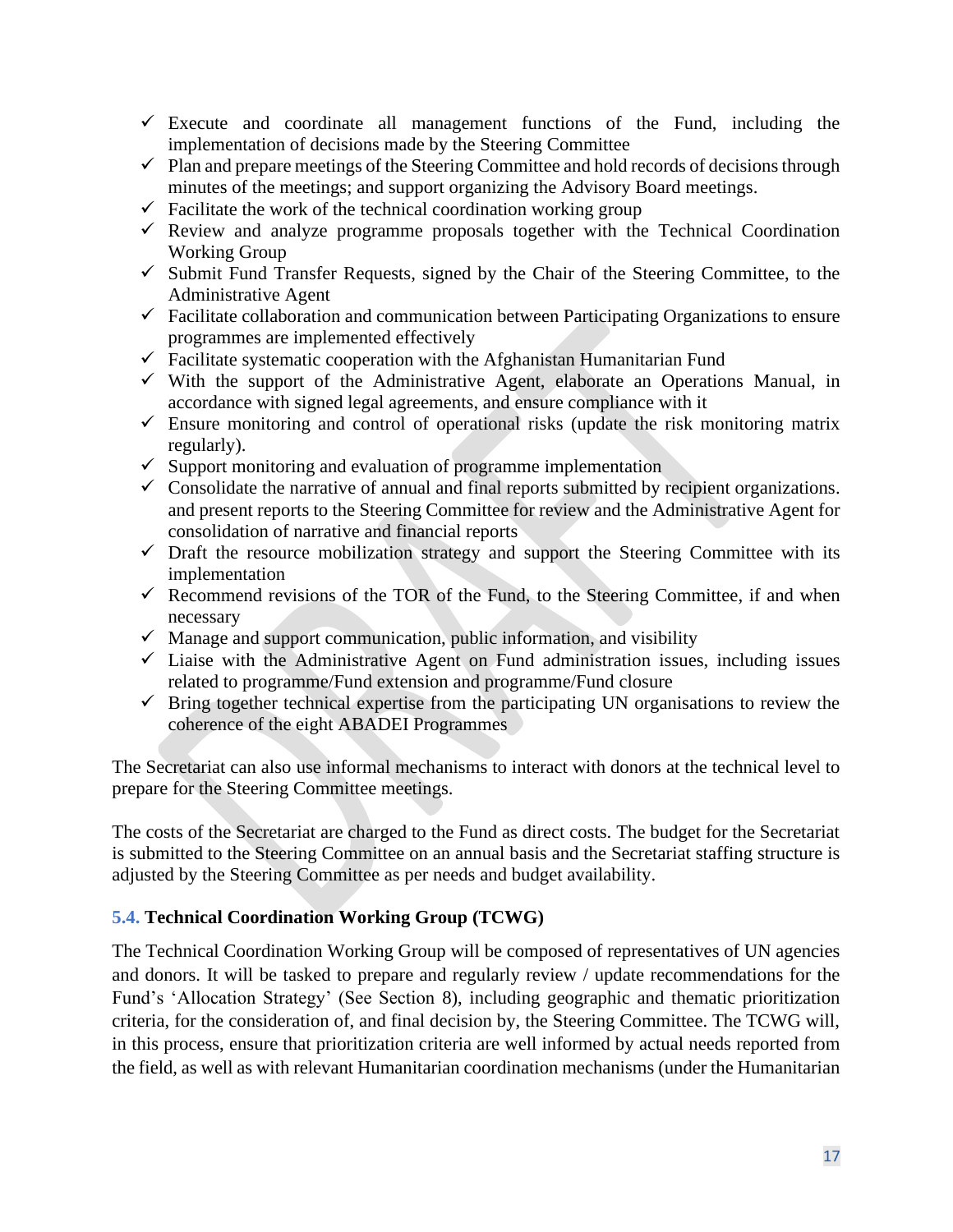Response Plan), with a view to leverage their needs assessments and ensure complementarities in the prioritization exercise.

Following the approval of the 'Allocation Note'<sup>5</sup>, the TCWG will coordinate the technical review of ABADEI thematic components for each region. Such a review will be preceded by a prescreening exercise led by TFMU, which will ensure minimum quality standards are met prior to submission to the TCWG. Upon completion of the technical review, the TCWG will, through the Fund Secretariat, make recommendations to the Steering Committee based on the pre-established 'Allocation Strategy' to finance the highest priority components of each of the joint programmes – this entails that different components of each joint programme will be funded in the first round, based on the technical consideration. It will also provide technical guidance and high-level oversight to ongoing projects and make recommendations to ensure synergies and efficiencies are capitalized across thematic windows and/or regions as much as possible – with a view to minimizing potential duplications and facilitating/promoting collaboration, complementarities, and economies of scale.

## <span id="page-17-0"></span>**5.5. The Participating UN Organizations**

Resources will be allocated to Participating UN Organizations (PUNO), i.e. the UN - AFPs that have signed the Memorandum of Understanding with the Administrative Agent, based on eight regional joint UN programmes and allocation-specific work plans submitted by a designated lead/convening agency on behalf of PUNOs. While each PUNO will assume full programmatic and financial accountability for the funds disbursed to it by the Administrative Agent, the designated lead agency will be responsible for coordination of interventions at regional level between PUNOs. Allocated funds will be administered by each PUNO in accordance with its own regulations, rules, directives and procedures. Indirect costs of the PUNO recovered through programme support costs will be harmonized at 7%. Implementing Partners can receive funding from the Fund through the PUNOs.

### <span id="page-17-1"></span>**5.6. The Administrative Agent (AA)**

The Fund is administered by the UNDP Multi-Partner Trust Fund Office (MPTF Office), acting as the Administrative Agent.

The below description of the responsibilities of the Administrative Agent is based on the UNDG "Protocol on the Administrative Agent for Multi-Donor Trust Funds, Joint Programmes, and One UN Funds". The Administrative Agent is entitled to allocate an administrative fee of one percent (1%) of the amount contributed by each donor, to meet the costs of performing the Administrative Agent function.

The Administrative Agent is responsible for the following functions:

 $\checkmark$  Support the design of the Fund, including the development of the Fund TOR

<sup>&</sup>lt;sup>5</sup> This includes the thematic components of eight regional programmes as well as new programmes under the new windows of the fund.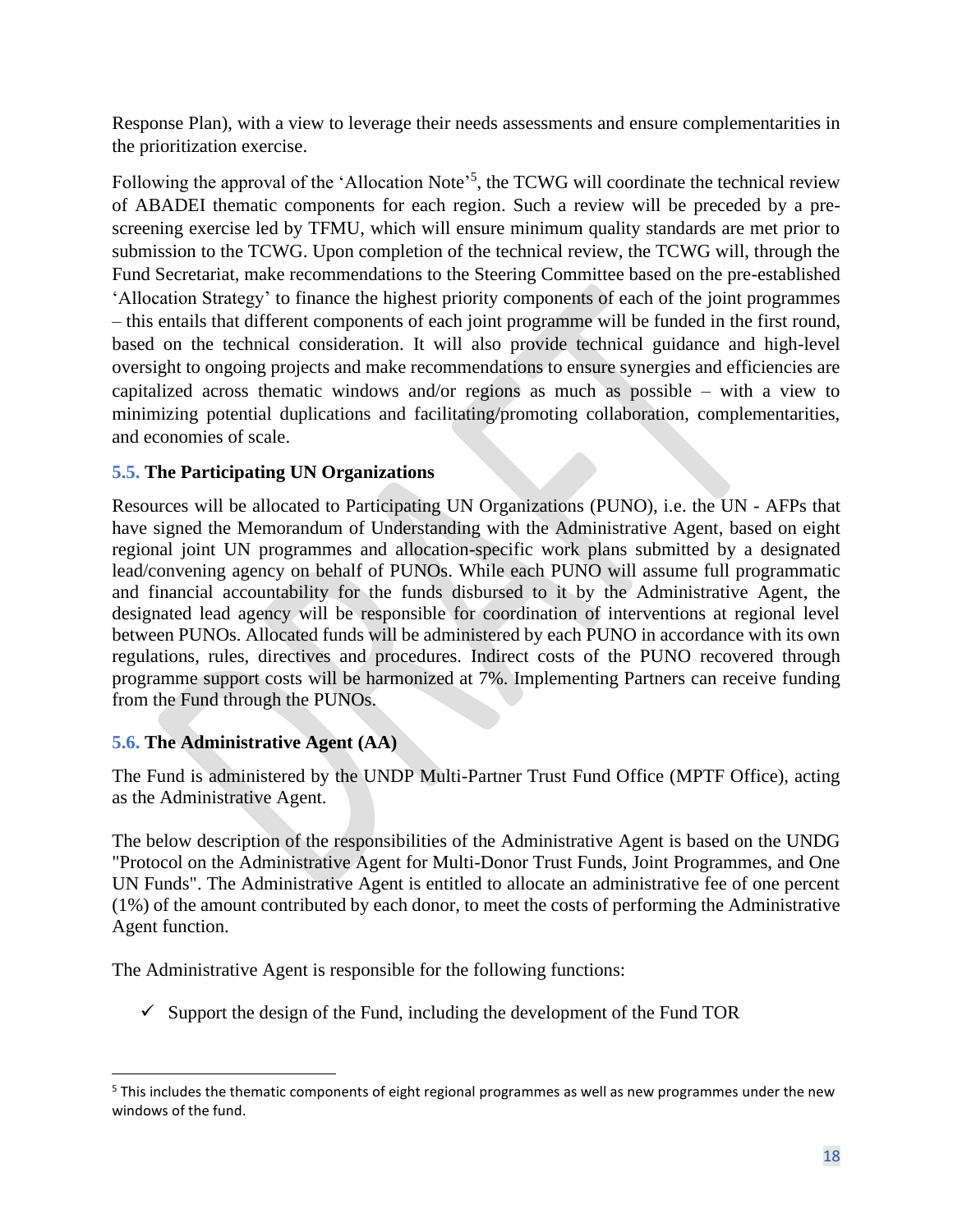- $\checkmark$  Conclude the Memorandum of Understanding (MOU) with the Participating UN Organizations and the Standard Administrative Arrangements (SAAs) with contributing partners
- $\checkmark$  Receive contributions from donors that wish to provide financial support to the Fund; Administer such funds received including winding up the Fund and related matters
- $\checkmark$  Subject to availability of funds, transfer such funds to Participating UN Organizations upon instructions from the Steering Committee
- $\checkmark$  Provide to donors an annual consolidated report and a final consolidated report based on narrative and financial reports provided by Participating UN Organizations
- $\checkmark$  Disburse funds for any additional costs of the tasks that the Steering Committee may decide to allocate
- $\checkmark$  Ensure that the Steering Committee and Secretariat are duly informed of the applicable UN(DG) policies and procedures relevant to fund operations, and, upon request, benefit from knowledge management support and advisory services on aspects of fund operations

In addition, the MPTF Office through its GATEWAY [\(http://mptf.undp.org/\) o](http://mptf.undp.org/))ffers a web-based service portal, which provides real-time financial data generated directly from its accounting system. It provides all partners and the general public with the ability to track information on contributions, transfers and expenditures.

# <span id="page-18-0"></span>**6. Contributions to the Fund**

Contributions to the Fund may be accepted from the Member States, regional bodies, intergovernmental organizations, non-governmental organizations, businesses, foundations, and individuals. Contributors are encouraged to provide un-earmarked contributions, which will be programmed by the Steering Committee, supported by the Secretariat. If due to specific donor preferences the un-earmarked contributions are not feasible, contributors may earmark their contribution towards specific thematic Windows or geographic region.

Contributions may be accepted in fully convertible currency. Such contributions will be deposited into the bank account designated by MPTF Office. The value of contribution payment, if made in other than US dollars, will be determined by applying the United Nations operational rate of exchange in effect on the date of payment.

In addition to the new contributions from donors, the unutilized unearmarked and earmarked balances from the Fund account may be accepted upon agreement with each donor through concluding the relevant contribution agreement.

## <span id="page-18-1"></span>**7. Partnerships and implementation arrangements**

Resources will be allocated to Participating UN Organizations, i.e. the UN Agencies, Funds and Programmes that have signed the Memorandum of Understanding with the Administrative Agent, based on the submission of joint programmes / workplans. Each Participating UN Organization will assume full programmatic and financial accountability for the funds disbursed to it by the Administrative Agent. Such funds will be administered by each Participating UN Organization in accordance with its own regulations, rules, directives, and procedures. Indirect costs of the Participating UN Organizations recovered through programme support costs will be harmonized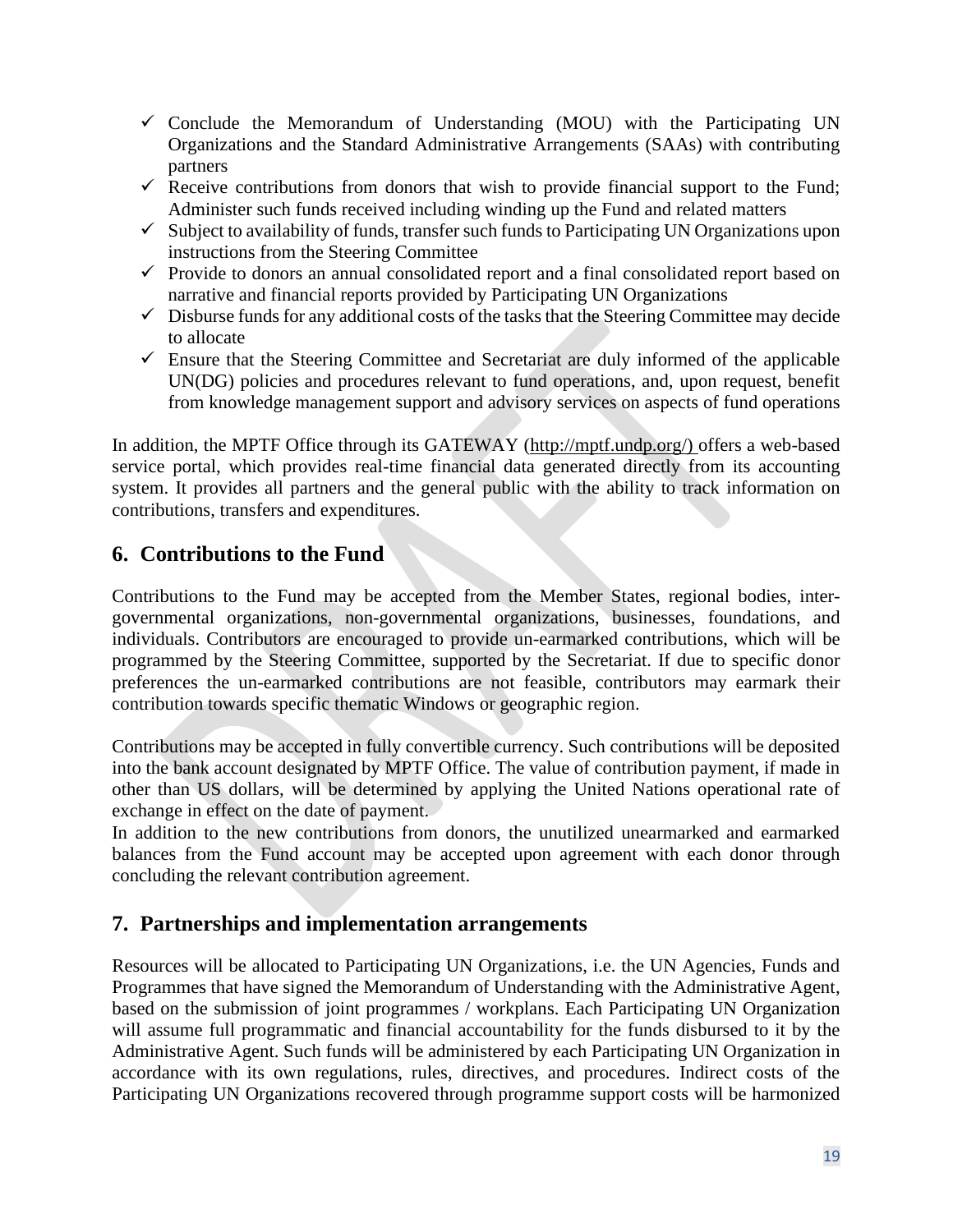at 7%. Implementing Partners can receive funding from the Fund through Participating UN Organizations. The list of Participating UN Organizations can be found in Annex I.

Furthermore, the PUNOs will have a vast network of vetted NGOs/CSOs that will be engaged in implementing the activities at the local level.

## <span id="page-19-0"></span>**8. General Allocation Strategy**

## <span id="page-19-1"></span>**8.1. The selection of priority areas**

While drawing on all available existing analysis, the Fund is intended to ensure adaptive, flexible and responsive programming relevant to the shifting situation in Afghanistan. As such the Steering Committee will be guided by immediate strategic local socio-economic and community resilience priorities, drawing on the analysis and recommendations of the Technical Coordination Working Group and Secretariat. Where required, the Steering Committee may request additional analysis and needs assessments to ensure the most effective and appropriate use of funds and guarantee selection of areas where a positive and sustainable impact can be achieved.

### <span id="page-19-2"></span>**8.2. Allocation of funding to the thematic components of eight ABADEI Programmes**

At the time of initial resource approvals, the Fund will not hold or have secured the commitment of all required funds. The Fund should start its operations as soon as the first contribution is received.

To ensure that the funds can be strategically, appropriately, and effectively allocated to competing demands of eight ABADEI programmes, the periodic Allocation Notes will be used to help match mobilized resources to the ABADEI projected requirements. The Allocation Note will on a realtime basis:

- Summarize the current availability of secured funds, and any earmarks applied by Partners.
- Identify immediate funding priorities (including clear costed components) for each of the eight ABADEI programmes.
- Identify / update geographic target areas for each of the eight region.

The Steering Committee determines which of those priorities will receive funds from each allocation round, and lead/convening agencies on behalf of PUNOs participating in the specific regional joint UN programme will be invited to prepare allocation-specific work plans and budgets to request funding.

Funding decisions are based on the degree to which these work plans respond to the strategic priorities of the relevant allocation round as well as the amounts of funds that are available at a given time also considering thematic and/or geographic earmarks that may apply.

The Allocation Notes will be approved by the Steering Committee.

### <span id="page-19-3"></span>**8.3. Allocating the tranches of funding to each ABADEI Programme**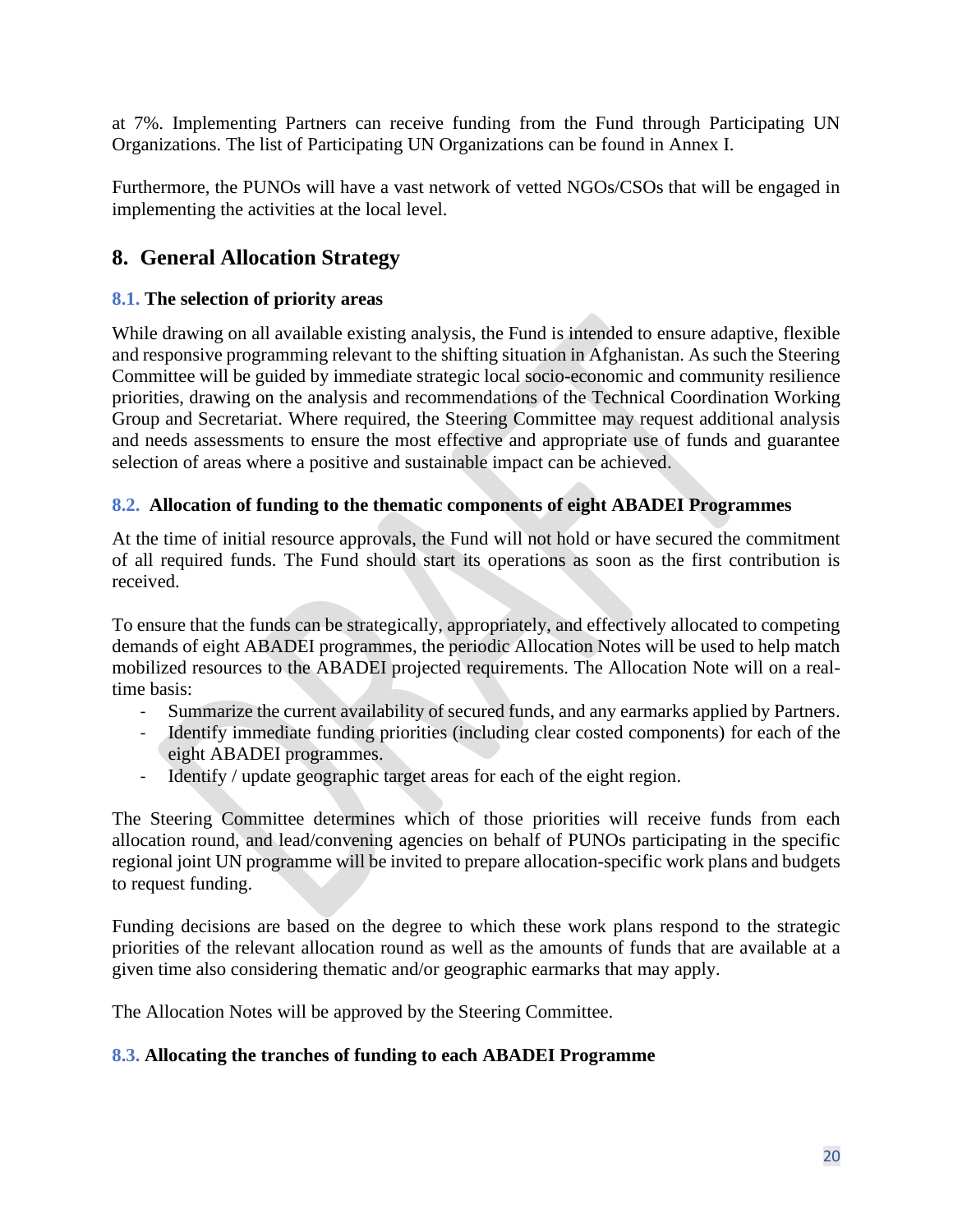Each of the eight ABADEI joint programmes is submitted by the designated lead/convening agency on behalf of the Participating UN Organizations through the TFMU, which will coordinate the review with the TCWG. The composition of the TCWG will ensure adequate technical expertise in the thematic areas covered by the programme proposals.

The fund allocation for the first allocation round will be determined according to how effectively the workplan and sequence of activities in each of the eight programmes address the needs and priorities on the ground as well as relevance to the overall ABADEI Strategy priorities and key criteria. All ABADEI component submissions will have to demonstrate

- $\checkmark$  Leveraging comparative advantage and adopting a collaborative approach between UN Agencies, in case of joint programmes, and implementing partners to reach a collective outcome,
- $\checkmark$  Resulting from consultations at the local level and ensure active participation of both local civil societies, as applicable

For all future allocation rounds, the lead agencies will only be required to prepare additional work plans responding to the allocation strategy of the relevant round. The work plans will be accompanied by a short narrative in cases where provisions of the existing programme document need to be adapted. All other provisions of the initial joint programme document remain in place.

## <span id="page-20-0"></span>**8.4. Transfer of funds**

The Secretariat will prepare a fund transfer request for each programme/project and fund allocation approved by the Steering Committee, which will be signed by the Chair of the Steering Committee. The Administrative Agent will process the approved fund allocations and transfer the corresponding amounts to the Participating UN Organizations within five business days following the receipt of the transfer request. As soon as the fund transfer has been processed, the Administrative Agent will notify by email both the Representative of the Participating UN Organization receiving the funds and the Fund Secretariat.

# <span id="page-20-1"></span>**9. Monitoring, Evaluation, Knowledge Management, Audit, and Reporting**

## <span id="page-20-2"></span>**9.1. Monitoring and Evaluation (M&E) of the Programmes**

Monitoring and Evaluation of the agency-specific projects and joint programmes funded under the Fund will be undertaken in accordance with the provision contained in the agency-specific projects and joint programmes submitted by concerned Participating UN Organizations, which are consistent with the respective rules, regulations, and procedures of the Participating UN Organizations. The TFMU M&E Unit will oversee the delivery of M&E by participating UN organizations, ensuring that all monitoring, analysis and reporting are carried out to the required standards and timeframes. This is a compliance function, in which the TFMU M&E unit exercises quality assurance oversight. The M&E system will include a robust network of third-party monitors as well as an integrated (remote, ICT and community-based) monitoring mechanism.

To monitor the changing situation in the country and the related risks of implementing the activities resourced through the Fund, UNDP's Integrated Risk Management Unit will continuously assess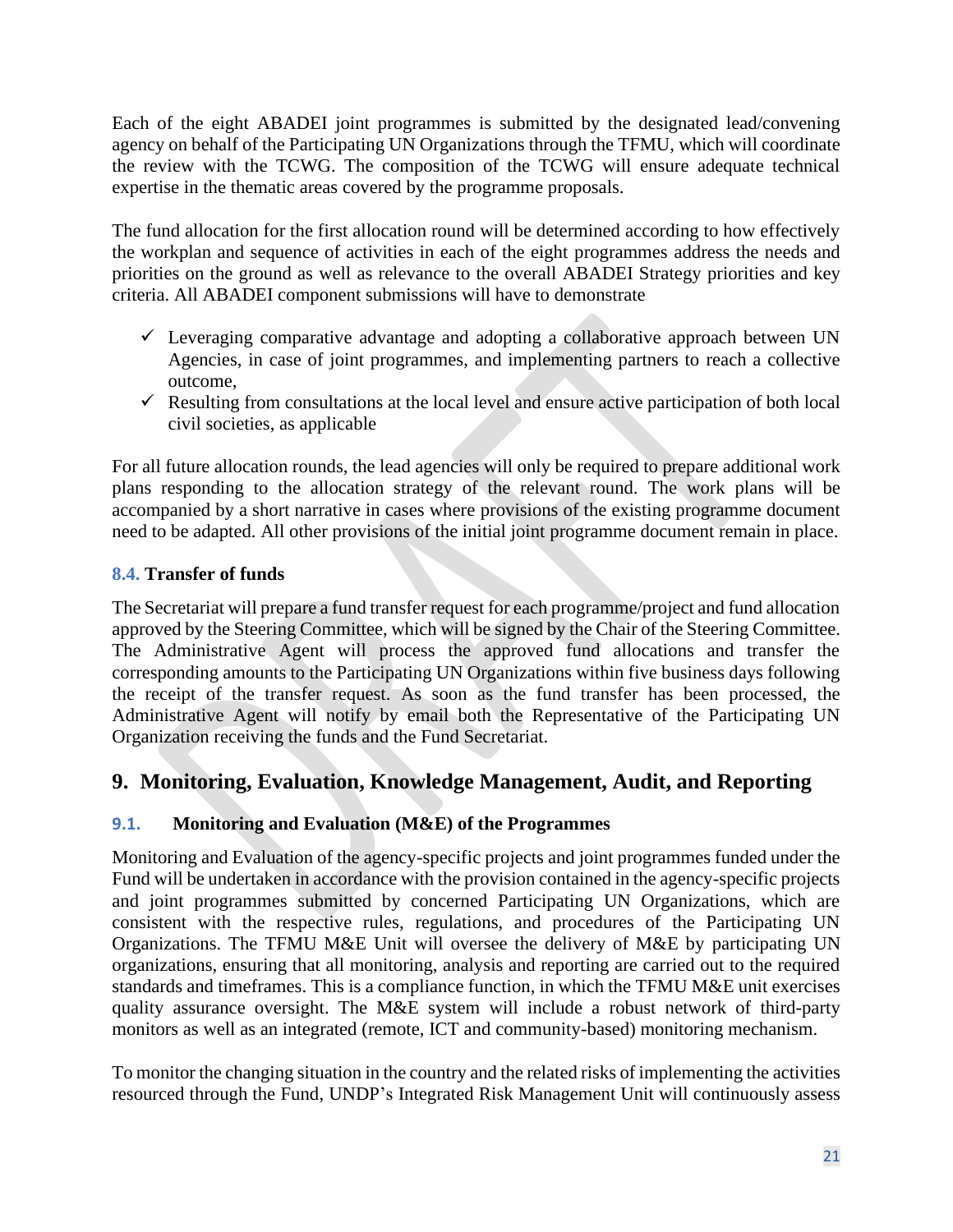and manage risks which can also support activities of other PUNOs. This action-oriented capacity is meant to ensure a consistent "DO NO HARM" approach to interventions, and to support the agile adaptation of programmes given the rapidly changing context.

The main purpose of the Unit is to take stock of and analyze the risks and mitigation measures identified and report them to the Steering Committee to support timely evidence-based decisionmaking for programme planning and implementation. Donor partners will be regularly informed and consulted through the Steering Committee about the risks faced by the Fund, and the proposed mitigation measures. UNDP's Integrated Risk Management Unit could support the activities of the UN participating organisations of the STFA, closely working with the UN RC office. The Fund will continuously monitor and adjust its activities as conditions on the ground evolve.

## <span id="page-21-0"></span>**9.2. Reporting**

For each joint UN programme/project approved for funding, each Participating UN Organization will provide regular narrative and financial reporting to the designated lead/convening agency in accordance with their accounting and reporting procedures and as per the provisions on the programme document and the Memorandum of Understanding signed. The lead/convening agency will compile the annual and final programme narrative report for each joint programme and submit it to the Fund Secretariat and the Administrative Agent, as agreed upon in the legal agreements signed with the Administrative Agent. The annual and final reports will be results-oriented and evidence-based. The reports will give a summary of results and achievements compared to the expected result in the project document. The Administrative Agent will receive from each Participating UN Organization and consolidate the annual and final financial reports. Programmatic performance indicators will be monitored at the outcome and output levels.

Reports will be used by the Steering Committee to review the overall progress against expected results and assess the achievement of performance targets.

### <span id="page-21-1"></span>**9.3. Evaluation**

The Steering Committee will commission an independent review/evaluation/lessons learned exercise on the overall performance of the Fund. The aim of this evaluation will be to study the various performance measurements of the Fund and provide specific recommendations to the Steering Committee for possible adjustments in the functioning of the Fund.

### <span id="page-21-2"></span>**9.4. Risk Management**

The Fund is a risk-sharing mechanism among all stakeholders. This mechanism can also assist in establishing a common understanding of risks and can provide risk mitigation and adaptation measures more efficiently and strategically. Risk sharing is a key element of the due diligence and operationalization of the Fund, and it is understood that the residual risk is shared among all stakeholders. Three types of risks - contextual, programmatic, and institutional - will be considered and provisions for the identification, monitoring, tolerances, and risk responses will be elaborated as part of the risk management strategy.

A risk management strategy, including a risk rating matrix, is to be developed by the Fund Secretariat in the first three months after the establishment of the Fund for approval by the Steering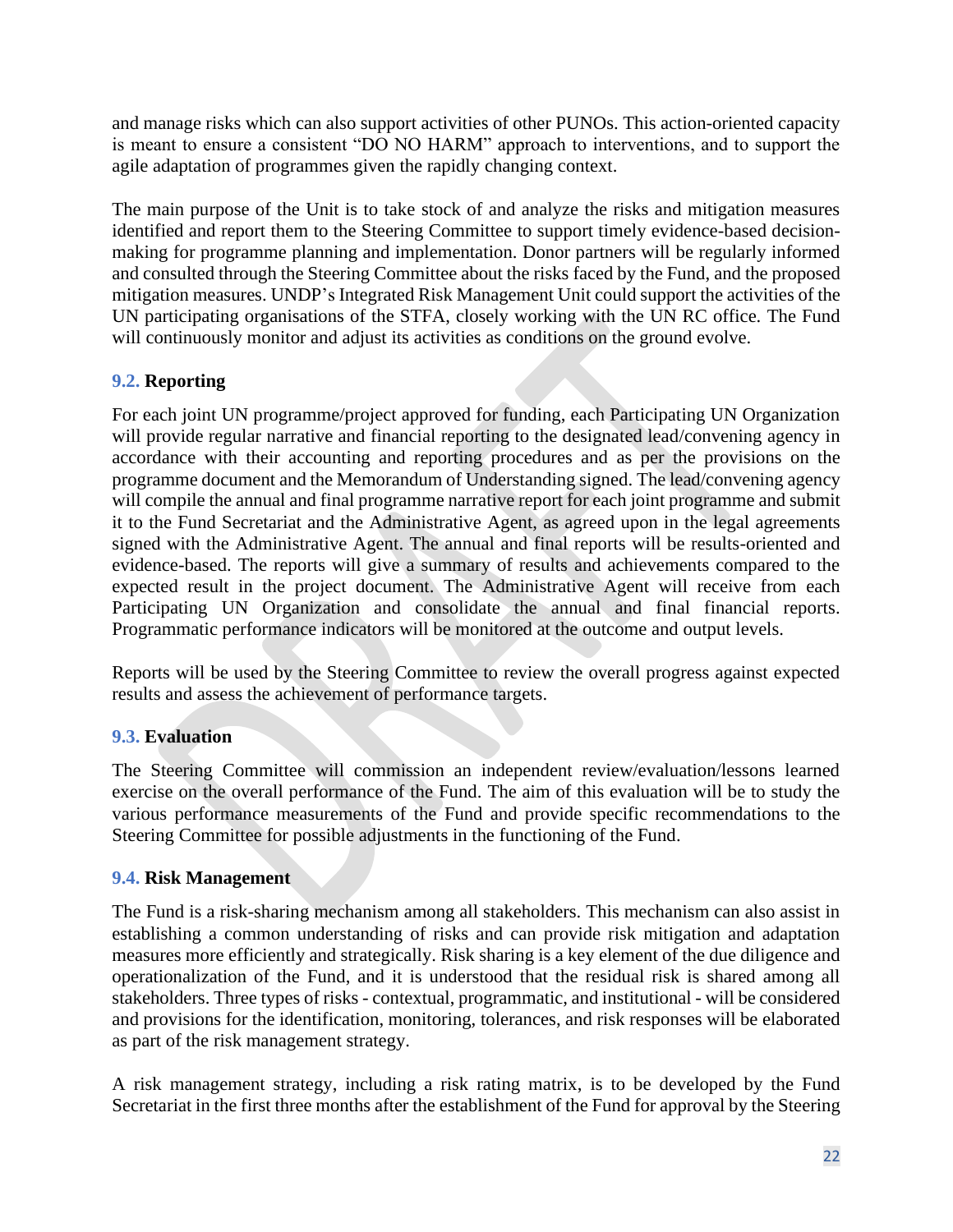Committee. It will capture the hierarchy of risk at different levels, allowing an assessment of the most appropriate responses to the identified risks, particularly to those risks most likely to impede success (critical and high risks). The Fund's systems will ensure compliance with the applicable sanctions.

## <span id="page-22-0"></span>**9.5. Audit**

In line with the audit provisions in the standard MOU and SAA, the Administrative Agent, Participating UN Organizations will be audited according to their own rules and financial regulations and in line with the framework for joint audit.

### <span id="page-22-1"></span>**9.6. Public Disclosure**

The Fund Secretariat and the Administrative Agent ensure that the Fund operations are well disseminated. Information posted on the website shall include contributions received, funds transferred, annual certified expenditures, summaries of proposed and approved programmes and Fund progress reports.

In line with the standard MOU and SAA, all stakeholders should take appropriate measures to promote the ABADEI Strategy. Information shared with the press regarding fund beneficiaries, official notices, reports, and publications shall acknowledge the Fund's role. More specifically, the Fund Secretariat and the Administrative Agent shall ensure that the role of the contributors and relevant stakeholders is fully acknowledged in all external communications related to the Fund.

Due account will be given to protecting the beneficiaries of the funds.

## <span id="page-22-2"></span>**10.Modification and Expiration of the Fund**

The Fund has been established for a **duration of five years**. It may be extended based on approval by the Steering Committee, after consultation with relevant actors.

Participating UN Organizations will provide certified final financial reports and financially closed projects no later than five (5) months (31 May) after the end of the calendar year in which the financial closure of the activities in the approved programmatic document occurs, or according to the period specified in the financial regulations and rules of the Participating UN Originations, whichever is earlier. The dissemination of the certified final financial statement ("Source and Use of Funds") is to be provided five months after the end of the calendar year in which the financial closing of the Fund occurs.

Notwithstanding the completion of the initiatives financed from the Fund, any unutilized balances will continue to be held in the Fund Account until all commitments and liabilities incurred in implementation of the programmes have been satisfied and programme activities have been brought to an orderly conclusion.

As per the standard MOU and SAA, any balance remaining in the Fund Account upon completion of the Fund will be used for a purpose mutually agreed upon or returned to the Donor in proportion to its contribution to the Fund as decided upon by the Donor and the Steering Committee.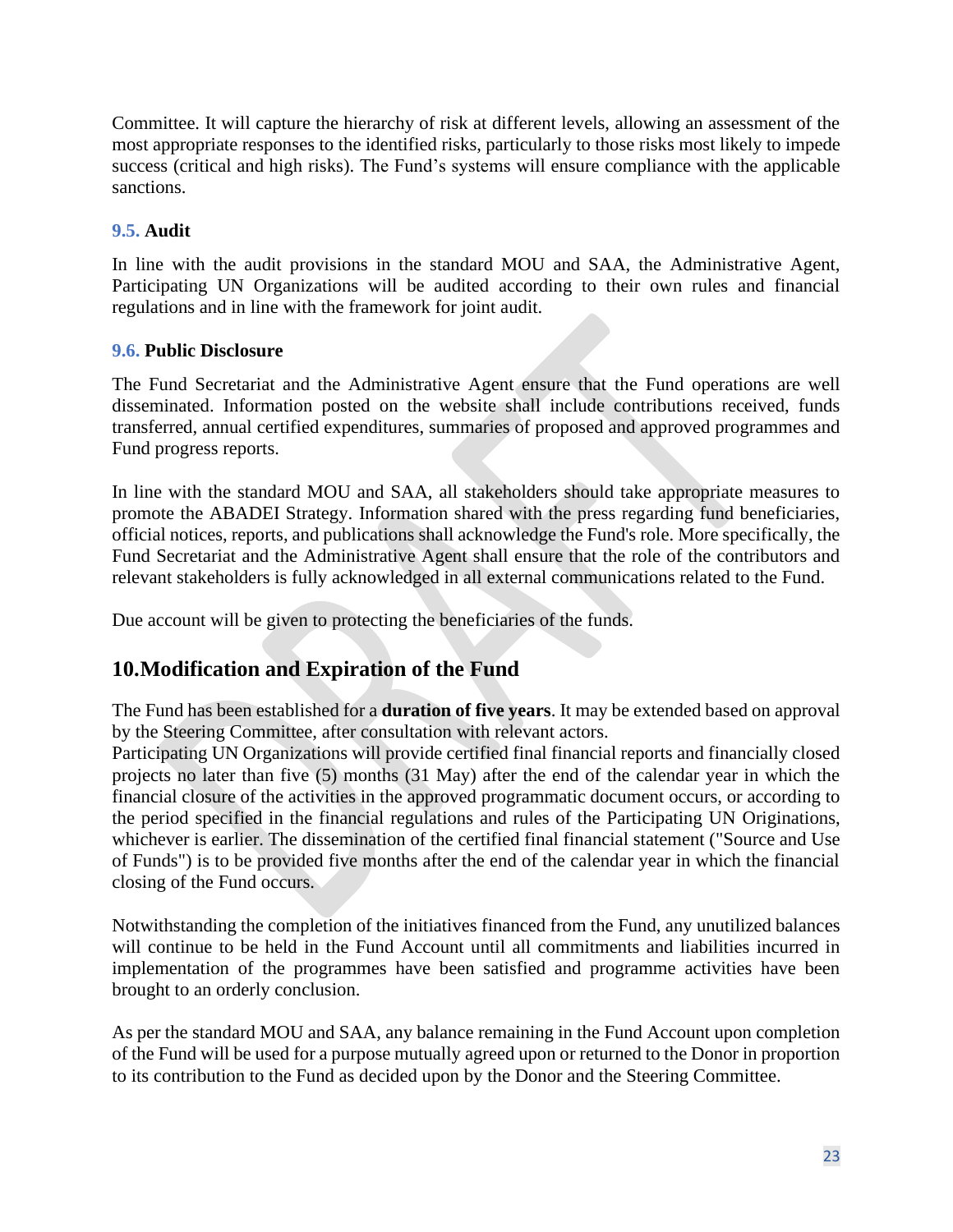<span id="page-23-0"></span>**11. ANNEX.AREAS OF PROGRAMMATIC INTEREST<sup>6</sup> (UN Agency** specific) (1-2 pages by each of the UN Agencies who have signed the MOU; agencies listed in order of signature)

## **1. UNDP**

UNDP has comparative advantages to deliver on the following:

- Provision of Essential Services,
- Community-Based Livelihoods and Local Economic Activities,
- Protecting Farm-based Livelihoods from Natural Disasters, and
- Community Resilience and Social Cohesion,

UNDP has been contributing to poverty reduction, income and revenue generation and sustainable livelihoods building in Afghanistan for the last five years and more, through support to agriculture, the private sector, and sustainable energy development in an integrated approach which included interventions on cash-based livelihoods generation, agriculture value chains support, small and medium enterprise (SMEs) support, regional cooperation for trade enhancement, energy efficiency and access to finance. In the process it has supported conversion illicit agriculture economies to licit ones. To reduce climate-induced disaster risks, it has constructed several small-scale infrastructures for water management, such as canal lining, water reservoirs and flood walls and introduced climate-smart agriculture techniques to vulnerable farmers, such as distribution of drought resilient seeds, greenhouse construction, micro irrigation support and integrated pest control, for improving livelihoods.

UNDP has been implementing over \$60 million (2020-2021 alone) in Global Fund-financed HIV, tuberculosis, malaria and COVID programmes with operational experience embedded within robust risk management framework and fiduciary controls, across all 34 provinces in Afghanistan, managing twenty (20) sub-recipients that are non-government organizations – including 14 Basic and Essential Public Health System implementing partners, strong working relationships with the Alliance of Health Organizations in Afghanistan, and technical partners (including WHO, UNICEF, UNFPA and others).

UNDP has been supporting community-based disaster early warning systems, enhancing communities' capacity to monitor weather, communicate warning messages and respond to disasters. Particularly UNDP has proven experience in Afghanistan and other LDC countries in solar / hybrid energy-based support to meet the needs in basic services delivery of health, water, sanitation, lighting and livelihoods including the building of solar value chain creating local ecosystems and enterprises for alternative livelihood opportunities. Particularly, UNDP brings comparative advantage on building social cohesion and inclusive participatory processes at the local level creating peace dividends, community-based planning / monitoring capacities,

<sup>&</sup>lt;sup>6</sup> Inputs to include (1) Thematic windows where your agency has comparative advantages to deliver; (2) Programmatic interventions in relevant thematic windows based on relevant experiences delivering similar interventions in 2020- 2021; (3) Volume of delivery in US dollars (in 2020); (4) Agency structure in Afghanistan (e.g. Presence in the capital; regional or district offices) and personnel footprint; (5) Human resource capacity with relevance to ABADEI (indicate areas of expertise – e.g. gender expertise); (6) Agency's modality of implementation in the current circumstances.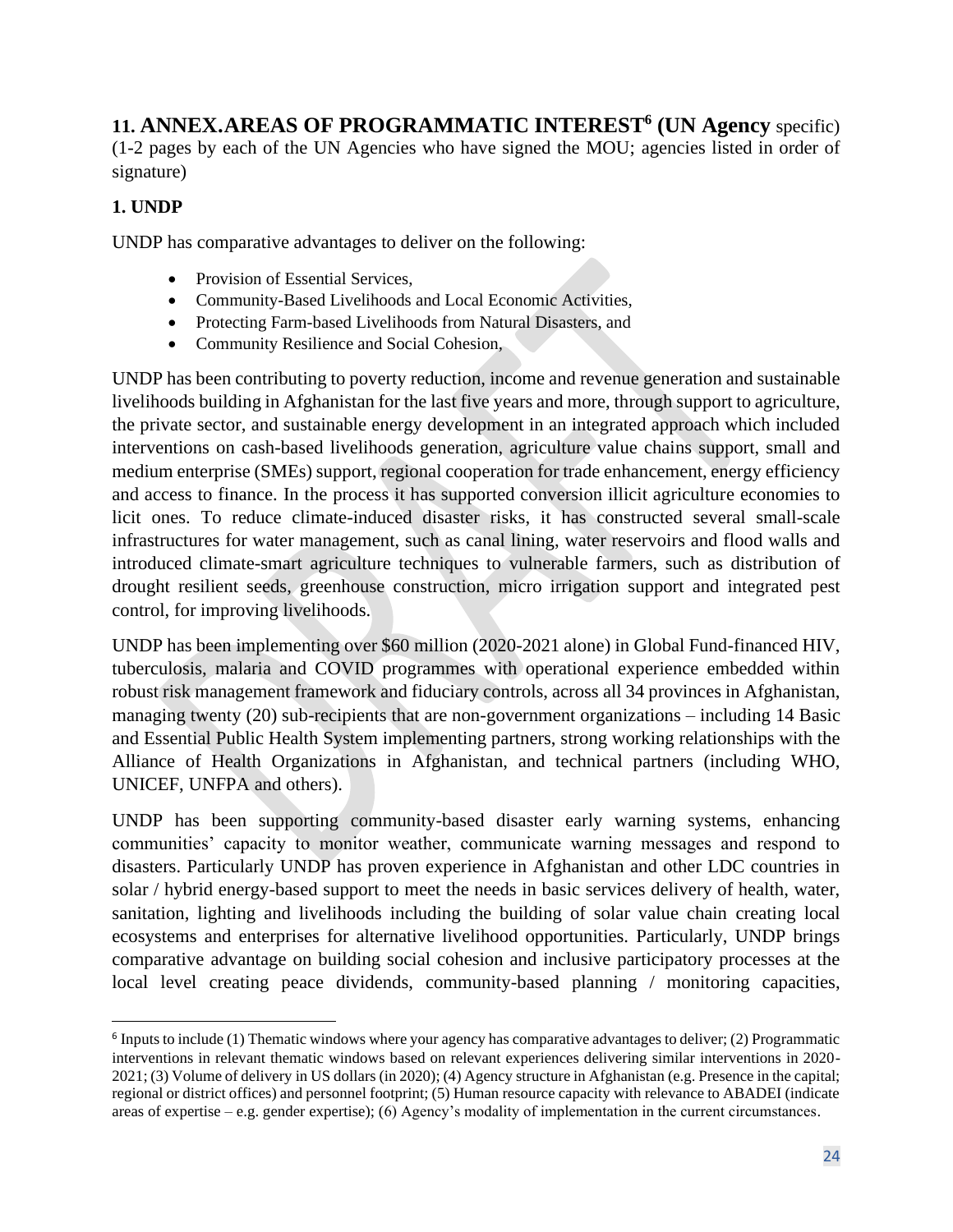promoting alternative justice mechanisms and human rights-based approach across its portfolio of work. UNDP along with other sister agencies has been in the forefront of mainstreaming gender equality and their economic empowerment in Afghanistan with gender targeted programmes on reducing inequalities, providing access to national mechanisms and livelihoods building by supporting innovative financing of women led women run enterprises for example. Therefore, UNDP has relevant experience in programming and delivering all the 14 outputs in Afghanistan under the four ABADEI outcomes except Output 2.1. UNDP will apply its experience gained and lessons learnt on providing unconditional cash support interventions, in similar contexts such as Yemen and Syria with establishment of tailored risk managed mechanisms. UNDP's annual delivery for 2020 and 2019 was \$428 million and \$451 million respectively.

UNDP Afghanistan is currently comprised of more than 320 personnel (whereof some 270 are nationally recruited and 50 internationally recruited) working in programmatic and operational areas. In addition to its office in the capital, UNDP will have eight regional offices, fully staffed with two international and six national colleagues by the end of November. Specifically, for ABADEI, UNDP is establishing the Programme Management Unit for its ABADEI programme. Headed by the Programme Manager, the Unit will have expertise in livelihoods, gender mainstreaming, cash-based intervention, engineer, database/ GIS, and community-based planning officers. The Regional Teams headed by the Regional Project Managers will involve expertise in infrastructure, livelihoods and M&E.

UNDP will use the Direct Implementation Modality and draw on its nationwide network of capable personnel, its already established four regional offices (including in Mazar, Herat, Jalalabad and Kandahar) at the provincial level, and a full roster of implementing partners throughout Afghanistan. The modality will combine direct implementation through UNDP as well as through NGOs and sister UN agencies.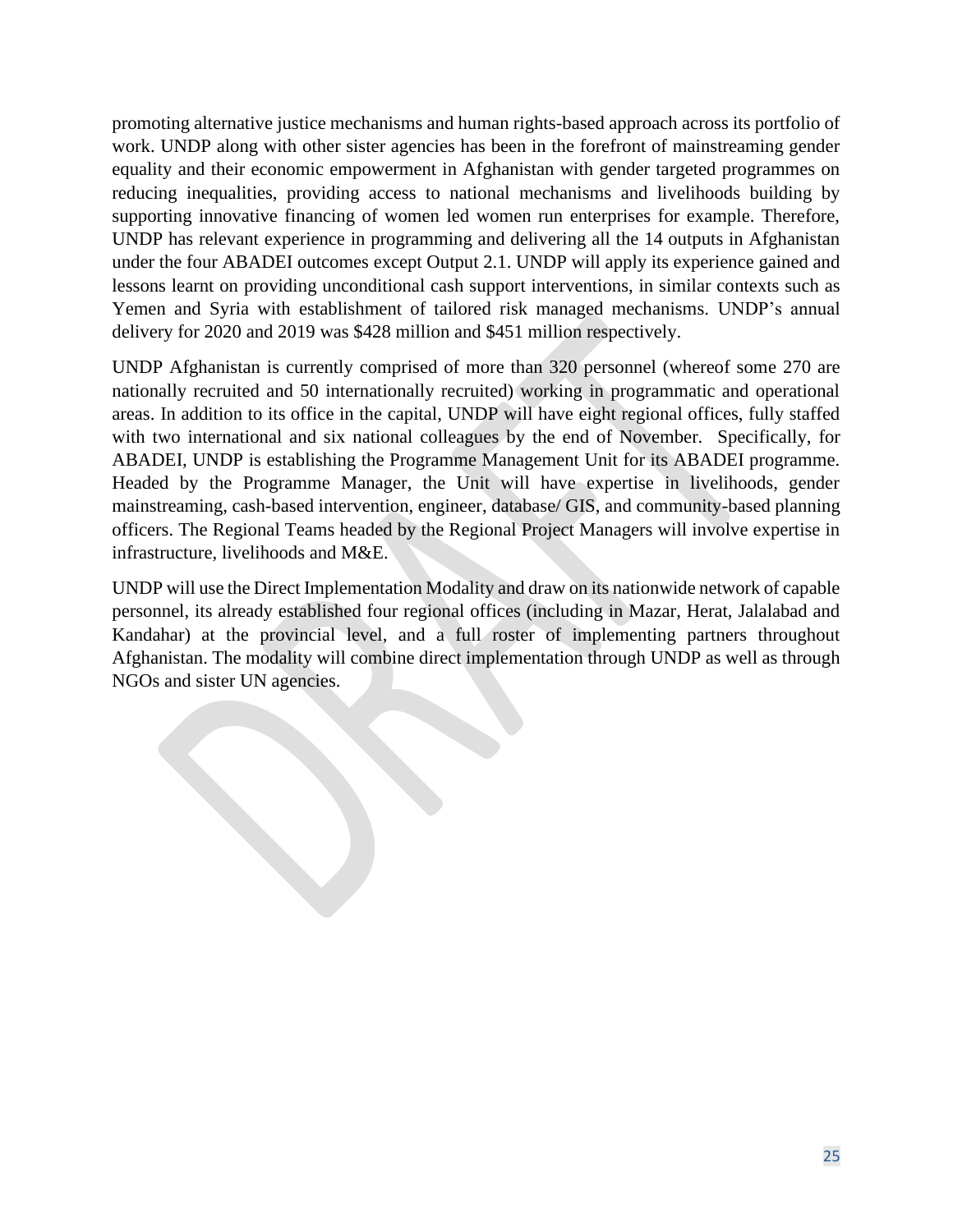#### **2. UN HABITAT**

UN-Habitat has delivered Humanitarian Development & Peace programmes worth \$ 520 million in Afghanistan since 1992, including during the previous Taliban regime between 1996 to 2001. These programmes have benefitted 7.3 million people (including 35% of women & children) delivering 28,500 houses; 1,247 Km of roads & pavements; 10 clinics; 44 schools; 35 parks/play-grounds; 117,457 jobs and scores of related community projects. During last 5-6 years, UN-Habitat Afghanistan has also delivered urban safety & security; community development; urban/municipal governance as well as Housing, Land and Property (HLP) programmes worth \$ 109 million. UN-Habitat also has well-calibrated financial, technological and human resource capacities, in place to scale-up operations to deliver a programming portfolio over \$ 100 million per annum.

Using its signature People's Process, UN Habitat delivers benefits directly at the grassroots level through democratically constituted, representative, inclusive, socially responsible & locally owned Community Development Councils (CDCs) independent of local government's influence – these CDCs can ensure effective engagement without benefiting the de facto authority. UN-Habitat has proven track record of recovery, stabilization and rebuilding of social and physical infrastructure in Afghanistan for sustainable resettlements utilizing its robust Country Team of 10 international advisors, 180 active national staff members, 1,100 project staff members on retainer basis and 1,137 Community Based Organizations (CBOs) across major urban centers in 13 key provinces. UN Habitat is also uniquely positioned to activate and scale-up local Citizens Charter institutions across Afghanistan.

UN-Habitat has had regional offices, staff and project teams in 13 provinces across all 8 regions of Afghanistan. These include Herat & Farah Provinces (Western Region); Nangarhar (Eastern Region); Kabul, Kapisa and Parwan (Central Region); Kunduz (North Eastern Region); Daikundi and Bamyan (Central Highlands Region); Balk (Northern Region); Kandahar and Helmand (Southern Region); and Paktiya (South Eastern Region). UN Habitat is also strategically and operationally well placed for direct delivery and substantive contributions towards the Integrated Results of STFA.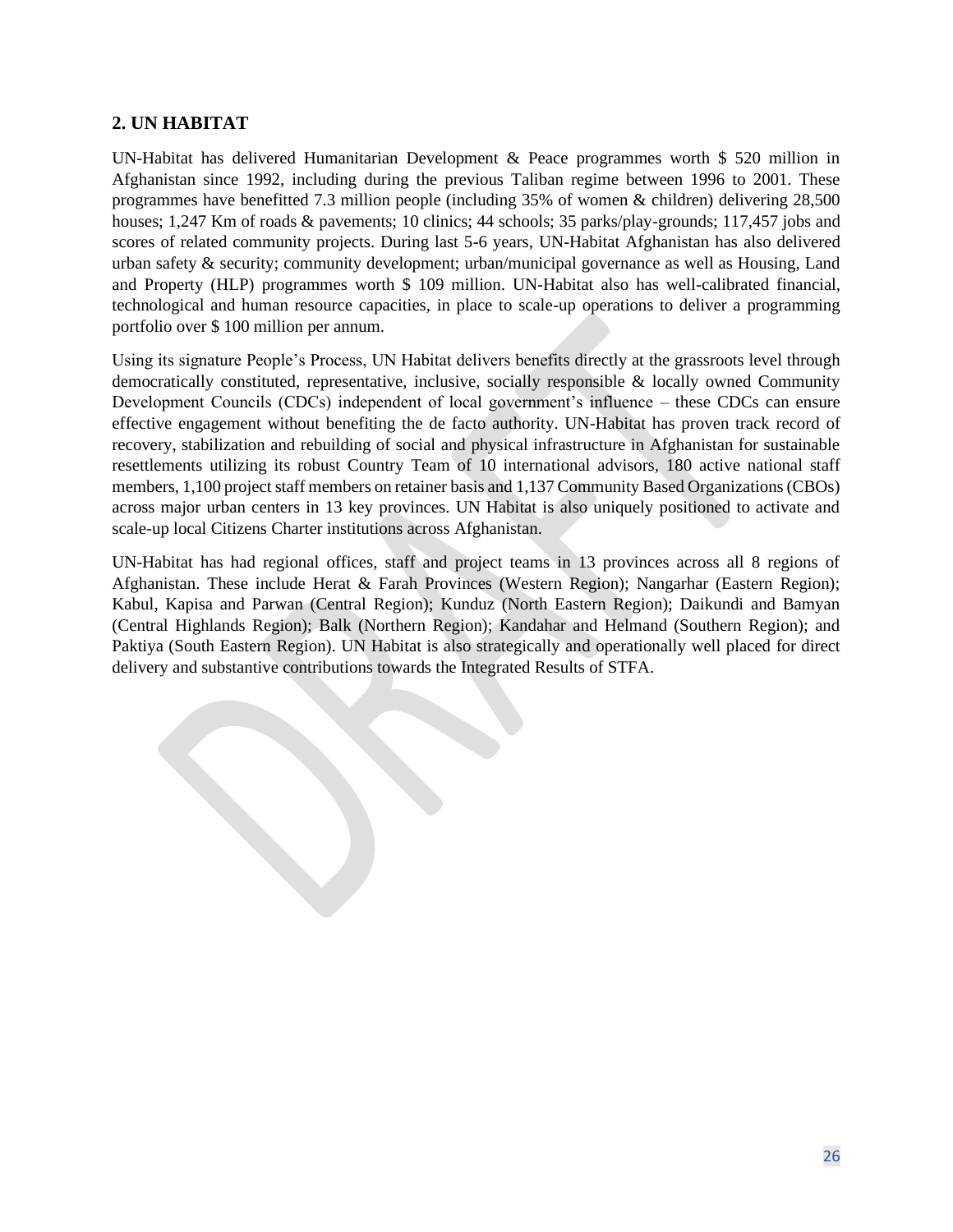## **3. UNCTAD**

The United Nations Conference on Trade and Development (UNCTAD) is the UN body responsible for integrating trade and development issues. It produces analyses that inform recommendations to policymakers to help them make decisions and design macroeconomic policies suited to ending global economic inequalities and supporting sustainable development. UNCTAD also offers direct technical assistance to help countries build their capacities to become equitably integrated into the global economy.

In Afghanistan, UNCTAD has been providing direct technical assistance to the Afghanistan Customs Department (ACD) within the Ministry of Finance and the Ministry of Commerce by implementing its ASYCUDA customs modernization program and providing trade facilitation assistance since early 2005. In 2003 the Government of Afghanistan sought to modernize its customs sector. UNCTAD's support was requested, and shortly after that, the agency was directly involved in drafting the new trade facilitation provisions, inland and international transit procedures, and other regulations. At this time, the Afghan Government selected the ASYCUDA++ (Automated SYstem for CUstoms DAta) Integrated Customs Management System, developed by UNCTAD, to computerize customs operations, revenue collection, and statistics gathering processes. As part of the ECMTFP, the ASYCUDA++ system was prototyped, piloted, and rolled out on the main transit axes and in the main Customs houses and offices in Afghanistan's secure West & Northern regions. The ASYCUDA component of the ECMTFP exceeded its objectives and expected outputs, and its remarkable results were highly appreciated by the Afghan Government and the international community.

Following this success, the Afghan Government and the ACD decided to implement ASYCUDA World, the latest version of the UNCTAD ASYCUDA system, throughout the whole of the country. Particular focus on combating corruption and the illicit traffic of goods by automating and recording all customs transactions, calculating customs duties and taxes, providing a transparent environment for both Customs and the trade community, and reducing the number of steps in the clearance process from 18 to 3.

By UNCTAD's direct technical assistance, The ASYCUDA system now covers more than 98 percent of international trade in Afghanistan, producing huge benefits for the country and boosting Customs' annual revenue from US\$50 million in 2005 to almost US\$1 billion in 2020. It has led to the re-organization and modernization of Customs in Afghanistan. The structure of all customs offices now reflects the much more straightforward and safer three-step process. Moreover, the computerization of customs operations has played an important role in the consistent and transparent enforcement of customs legislation, regulations, and procedures at the national level, in the implementation of risk management in customs operations, in the provision of accurate and timely information to decision-makers, and in the provision of timely and accurate revenue and customs statistics.

Considering the new political development and redactions of international financial assistance, the customs revenue has become the main source for funding public services such as health and education. Therefore, the UNCTAD engagement and technical support are vital for securing the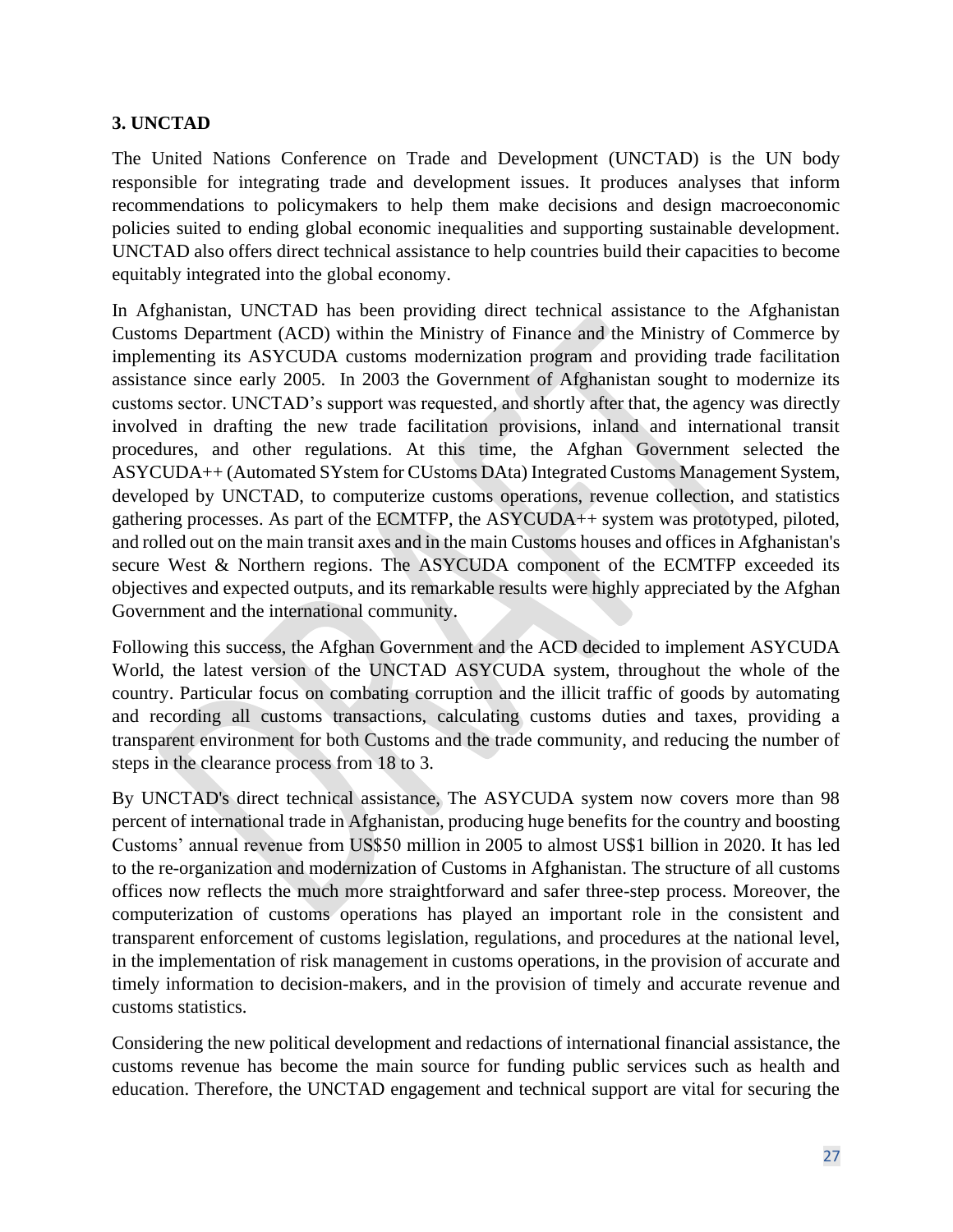major public services funding source. Also, UNCTAD assistance will directly support smooth trading, reducing the nation's imported food/health item prices. In addition, it will facilitate the exportation of agriculture and traditional export items, which affects the economy of Afghan families, especially in rural areas.

UNCTAD also, supporting the Afghanistan Exemption System. The system is replaced with the manual/paperwork procedure; with this system, all the exempted organizations can submit their request online, MFA can approve it on the system, and when ACQ HQ issues the exemption letter, it will be sent automatically to the customs system in customs offices for declaration and control. The system is a fully electronic process, from start to end, in a Paperless environment. It gives Multiple partners/different accesses and uses Data and documents normalization and Processes Standardization. Therefore, the humanitarian community can have easy and secure access to the system for Faster processing and increased transparency. With UNCTAD's assistance to the Chamber of Commerce, the Afghanistan TIR membership is reactivated. UNCTAD provided technical assistance and support to the country for WTO accession. The AFG ASYYCUDA Disaster Recovery Center (DRC) has been operational in the UNSBV center in Valencia, Spain, since December 2019. All trade data backup in DRC without delay. The DRC is maintained 24/7 by UNCTAD technical team. From the beginning of UNCTAD activities until now, 10797 customs officers, customs brokers, and trader community men and women have received various trade & ASYCUDA training from the UNCTAD team.

In addition to 6 international staff and consultants, a number of 30 National staff are working on the UNCTAD program in Kabul. Also, the 48 trained focal points are assisting UNCTAD at the provincial level. Furthermore, the UNCTAD, The ASYCUDA World system, supports the 30 customs houses countrywide; all the computerized sites are connected to the central server in the online format.

The UNCTAD Activities cover fifteen provinces in Afghanistan, including Kabul, Nangarhar, Balkh, Badakhshan, Herat, Farah, Nimruz, Kandahar, Paktia, Paktika, Takhar, Kunduz, Faryab, Kunar, and Khost.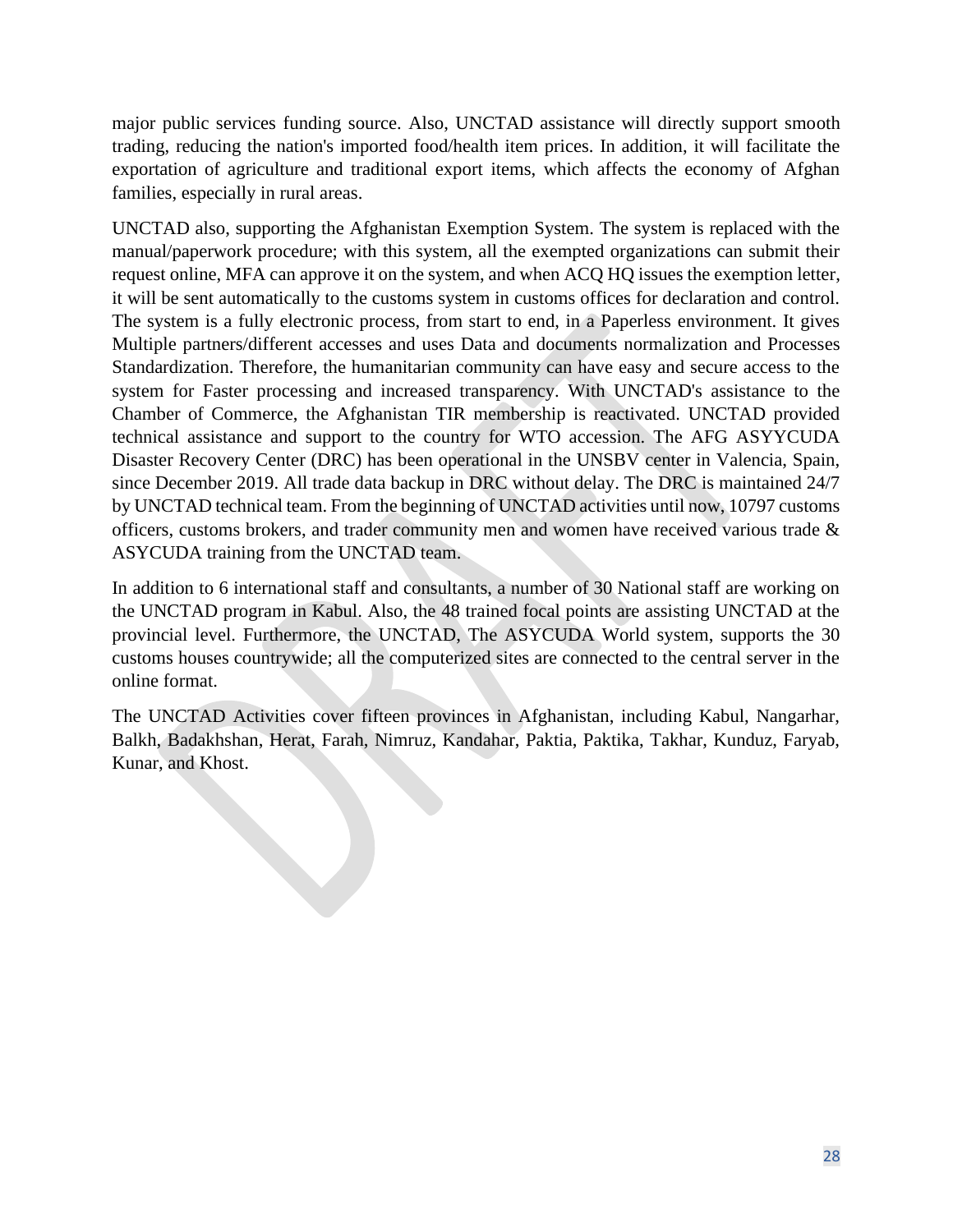### **4. UNFPA**

UNFPA, the UN Population Fund, has been in Afghanistan for 45 years and our commitment to women and girls remains unwavering: All women and girls have a non-negotiable right to live free from gender-based violence, harmful practices and discrimination, including child, early and forced marriage, anytime, anywhere. UNFPA is delivering integration reproductive health and GBV services at the community, village, and district levels, as well as in camps, and we are expanding and scaling up our existing service delivery points. UNFPA encourages everyone to respect a girl's right to go to school and receive an education, and for the rights, dignity and wellbeing of all women and girls to be upheld and protected, so that the gains made for the people of Afghanistan over the last 20 years are not eroded. UNFPA has comparative advantage to deliver on:

Provision of essential services:

Based on the AHS2018, roughly 10% of the population do not have access to essential health services -they live at a distance of more than 10 km from the existing Basic Package of Health Services (BPHS) facilities. In addition, around 28% of the population live beyond the 5Km from the nearest health facility which is considered with limited access to essential health services. However, the coverage differs from province to province e.g. Ghor (around 50%), Zabul (Around 60%), Badghis and Farah (Around 65%), Daikundi, Urozgan, Samangan (Around 75%). To address the essential RMNCH need of people living beyond the 10Km from the nearest health facility, the health system need a minimum of around 500 basic health facility. While, if the health system is addressing the essential RMNCH need of people with limited access living beyond 5Km from the nearest health facility, there is a need for an additional 1,313 basic health facilities.

In order to bridge the RMNCH gap in the so-called "White Areas", the Family Health Houses (FHH) model is the best option; it is a community-owned and governed facility. It is fully participatory throughout the process involves the community in the assessment, selection of location, selection of candidates for Community Midwifery Education, construction of building for FHH, and smooth running of FHHs. The Community Health Shura of FHH is the governance body of the FHH and takes responsibility for more than 50% contribution to the construction of FHH as well. It is a sustainable approach; it is for the community and for the community. The FHH model is also a best practice of women empowerment and leadership in a very remote and male dominant society. It is cost-effective and cost-efficient as well. The current practice of 172 FHHs in 9 provinces shows a more than 95% deployment rate and more than 98% retention rate. The establishment of 1313 new FHH will require around the US \$70 million for 3 years.

UNFPA, through its Family Health Houses, is expanding service delivery to remote areas of Afghanistan, including the 10% of the population who live a 2+ hour walk from the nearest government-run health facility. These services are currently continuing with minimal disruption. UNFPA is planning to expand the number of Family Health Houses to meet increased needs. In August and September alone, skilled birth attendants helped deliver 2,230 babies safely at UNFPA-supported Family Health Houses which are community-based health structures in hardto-reach areas of Afghanistan serving 1,500-4,000 people each. Family Health Houses are staffed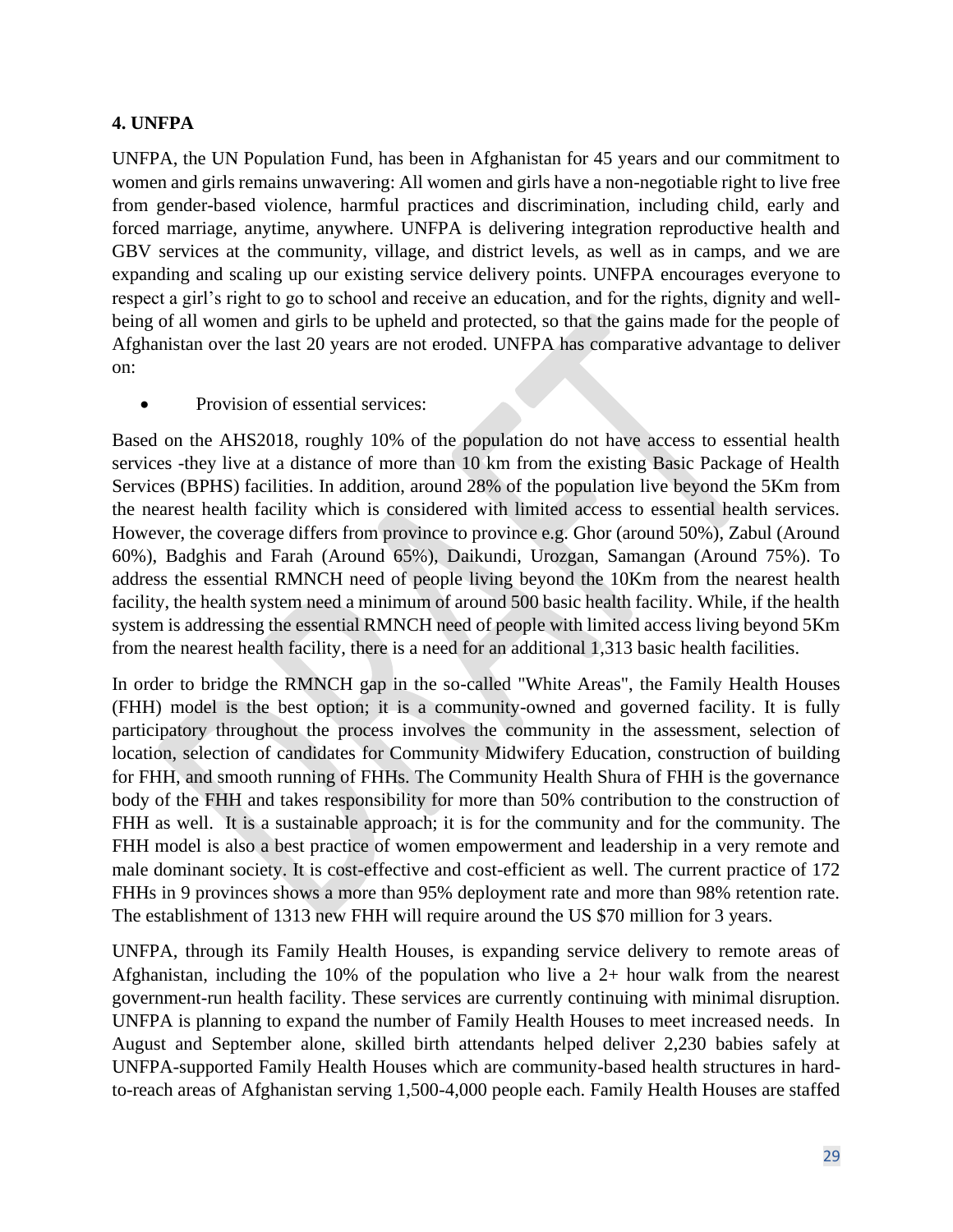by a trained Community Midwife recruited from the local population who provides reproductive, maternal, new-born, and child health services. Young community health workers take the lead in Afghanistan's most remote villages. In the same period, UNFPA also reached 8,483 women through 172 Family Health Houses; 18,871 women through 37 Family Protection Centres and 18 Women Friendly Health Spaces; and Served 40,085 people through 20 Mobile Health Teams (MHTs), 11 Mobile Outreach Teams and 4 Emergency Static Clinics.

UNFPA has delivered the following programmatic interventions:

- Family Health House (FHH): All 172 FHHs are functional and provide essential RMNCH services to people in need in the catchment areas.
- Mobile Health Team (MHT): UNFPA supports three functional MHTs in two provinces. UNFPA supports seven integrated MHTs.
- Static Emergency Clinics: The service delivery of four emergency clinics supported by UNFPA are continuing their services.
- Midwifery Help Line (MHL) continues providing technical guidance and support to midwives on duty from across the country.
- Youth Health Line (YHL): The YHL is functional. The female staff of YHL was able to return to work.
- Youth Health Corner (YHC): All 26 YHC are functional and facilitate youth-friendly health services to youth.
- Community Midwifery Education (CME) Program: All five CME schools are reopened in Kandahar, Badghis, Paktika, Samangan, and Kabul (for Nooristan) provinces. 120 out of 124 are enrolled.
- 37 Family Protection Centres (FPCs), 18 Women Friendly Health Spaces (WFHSs), and 9 out of 10 GBV Psychosocial Support Counselors (PSSC) Mobile Outreach Teams are functional.

The UNFPA Country Office volume of delivery in 2020 was US \$ 12,578,443.

UNFPA has an operational presence throughout Afghanistan, including specifically, the UNFPA main office in Kabul, and two project office in Bamyan and Herat Office. Moreover, UNFPA is planning to expand its presence by scale up the area office in Herat to cover the provinces in the Eastern Region. Also, UNFPA is in the process to establish two other area offices in Kandahar and Jalalabad to cover the provinces in the Southern Region and Eastern Region, respectively. However, UNFPA supported interventions through 11 Implementing Partners in 26 provinces of Afghanistan.

UNFPA is the leading UN agency in the area of Sexual and Reproductive Health and Rights. Specifically to the ABADEI area of intervention, UNFPA is pioneer of FHH model in Afghanistan has designed, piloted, and scaled up the Family Health House (FHH) model. UNFPA has developed the SOP and implementation manual for implementation, monitoring, and quality assurance of FHH model in the country. Moreover, UNFPA has provided technical support to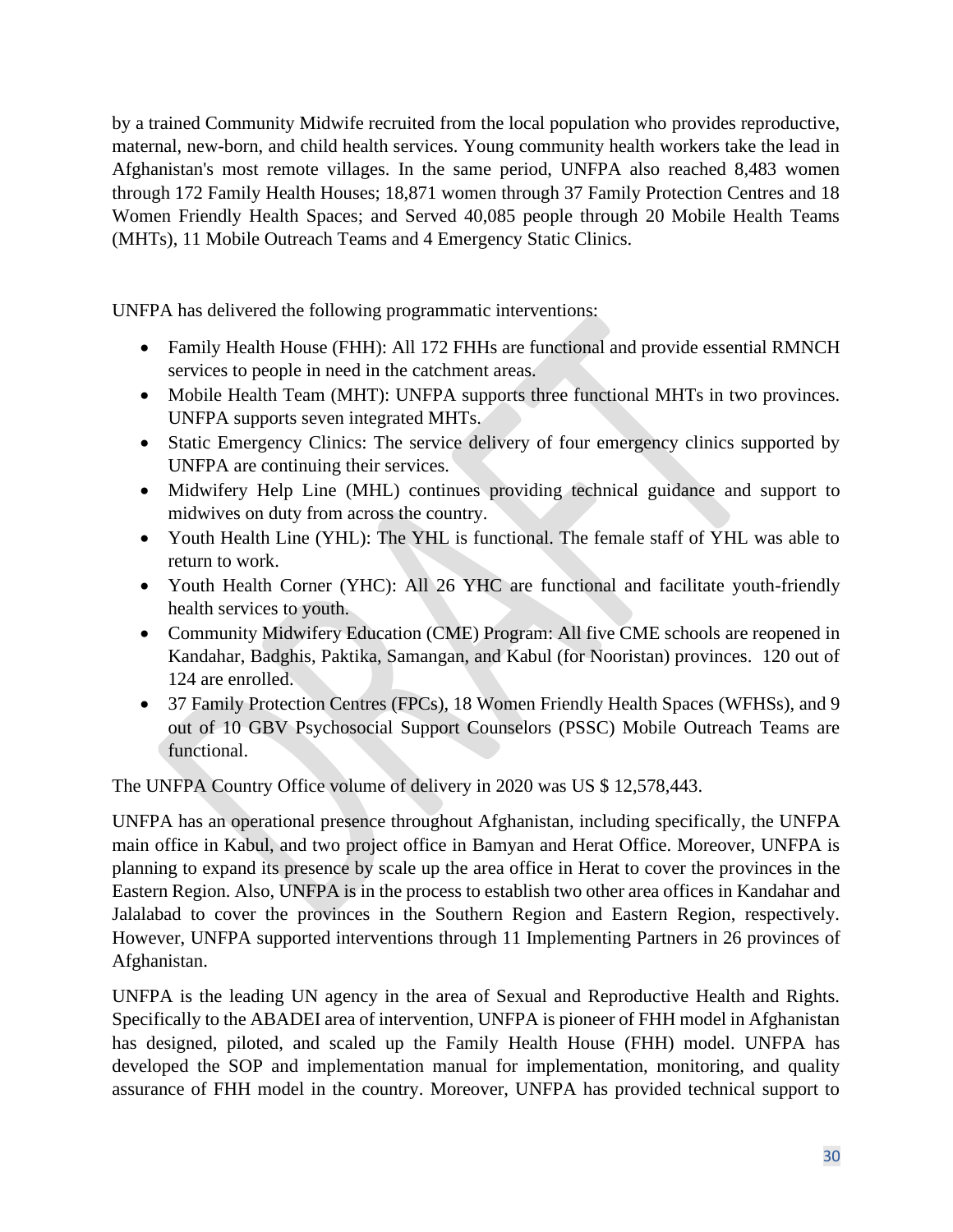other agencies has been implementing FHH in a few provinces, including the FHH funded through the Global Fund. UNFPA also provided technical support to BPHS implementing NGOs initiated implementation of FHH as innovative approach under the SEHAT Project.

UNFPA is no longer working with government implementing partners and continues to abide by the UN Sanctions List. UNFPA has shifted all implementation to NGOs, INGOs, UN Agencies or DEX.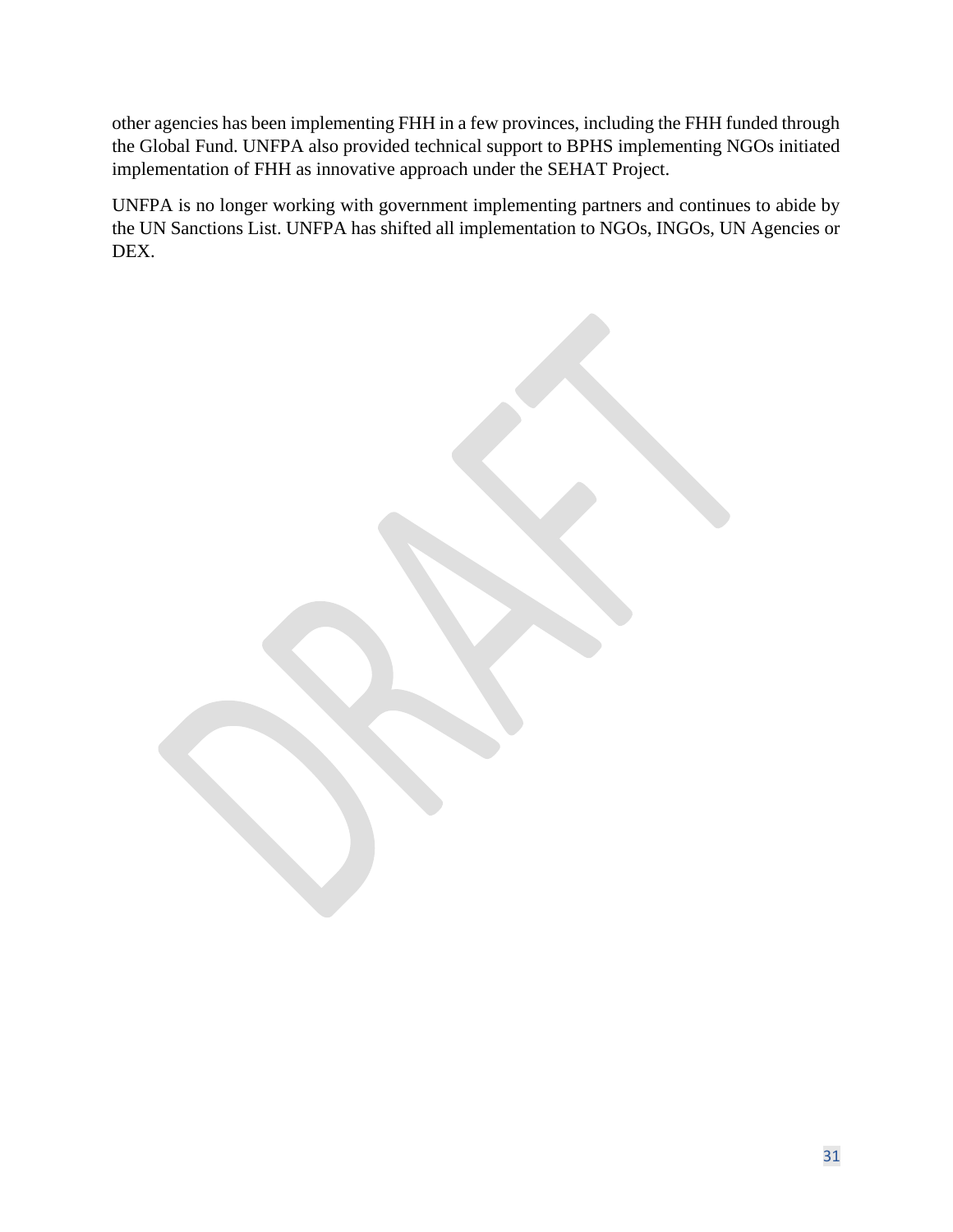## **5. ITC**

- (i) List the thematic windows where your agency has comparative advantages to deliver.
- (ii) Describe the programmatic interventions in relevant thematic windows based on relevant experiences delivering similar interventions in 2020-2021
- (iii)Volume of delivery in US dollars (in 2020)
- (iv) Outline your agency structure in Afghanistan (e.g. Presence in the capital; regional or district offices) and personnel footprint
- (v) Human resource capacity with relevance to ABADEI (indicate areas of expertise e.g. gender expertise)
- (vi) Describe your agency's modality of implementation in the current circumstances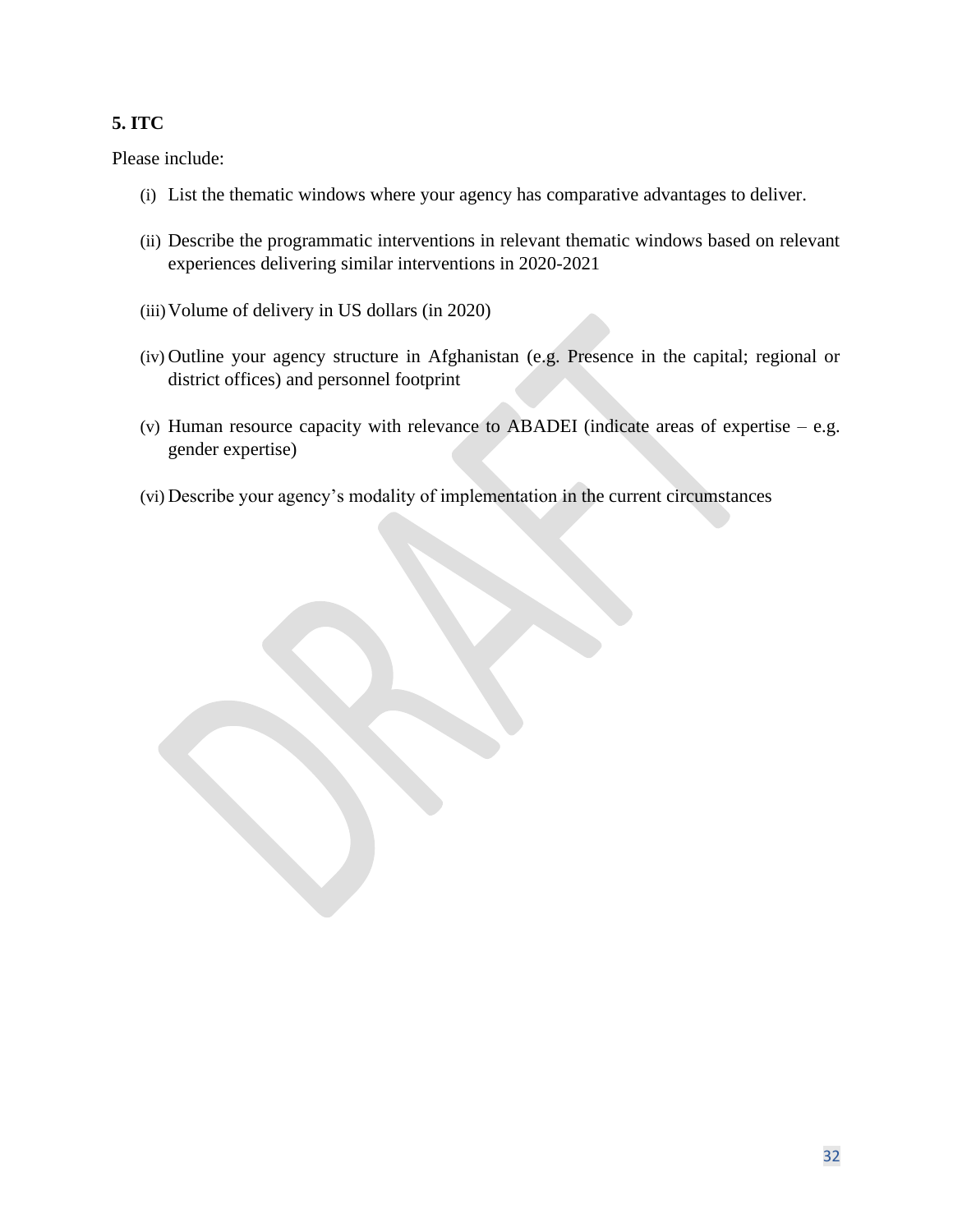#### 6. ILO

- (i) List the thematic windows where your agency has comparative advantages to deliver.
- (ii) Describe the programmatic interventions in relevant thematic windows based on relevant experiences delivering similar interventions in 2020-2021
- (iii)Volume of delivery in US dollars (in 2020)
- (iv) Outline your agency structure in Afghanistan (e.g. Presence in the capital; regional or district offices) and personnel footprint
- (v) Human resource capacity with relevance to ABADEI (indicate areas of expertise e.g. gender expertise)
- (vi) Describe your agency's modality of implementation in the current circumstances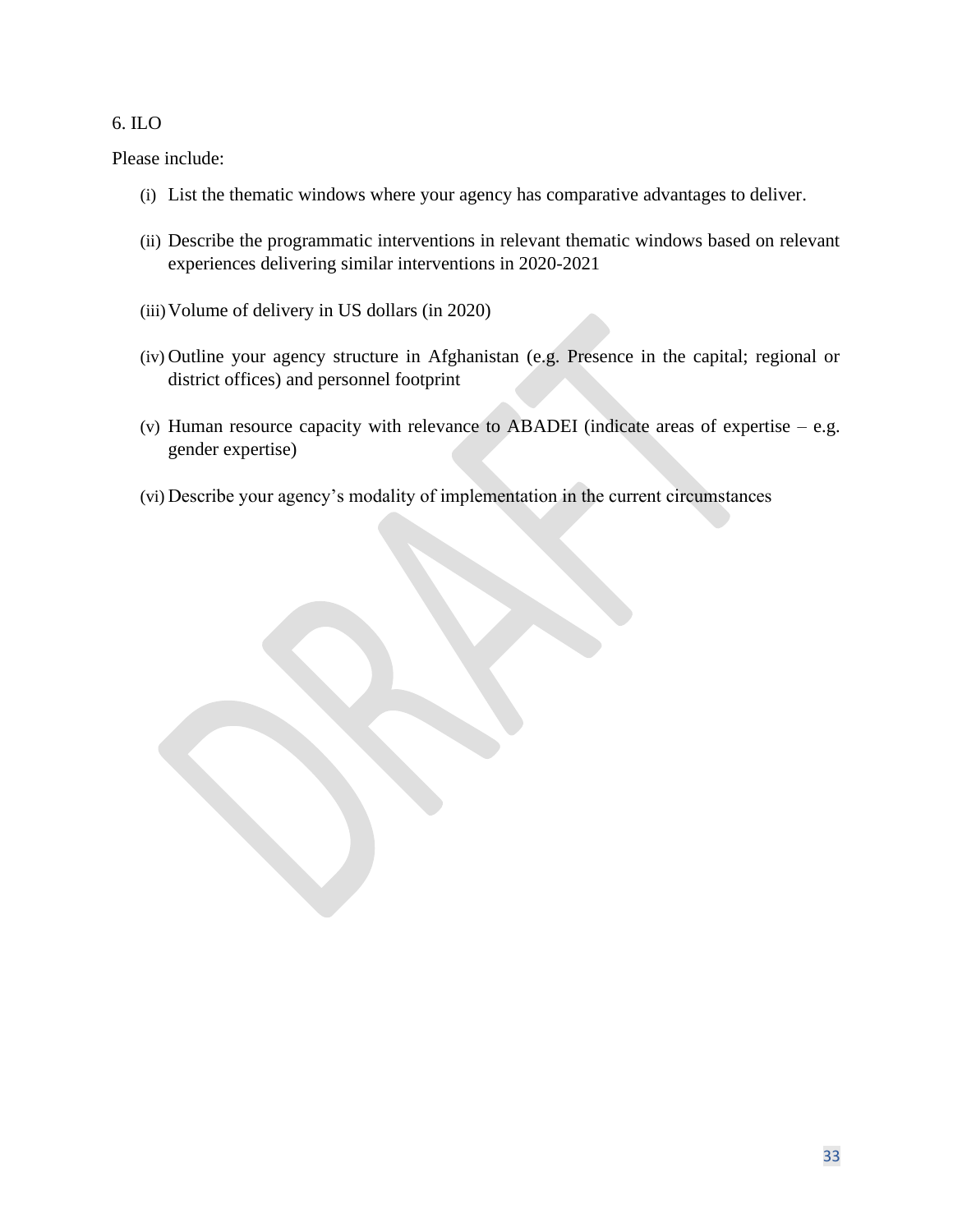#### 7. UNODC

- (i) List the thematic windows where your agency has comparative advantages to deliver.
- (ii) Describe the programmatic interventions in relevant thematic windows based on relevant experiences delivering similar interventions in 2020-2021
- (iii)Volume of delivery in US dollars (in 2020)
- (iv) Outline your agency structure in Afghanistan (e.g. Presence in the capital; regional or district offices) and personnel footprint
- (v) Human resource capacity with relevance to ABADEI (indicate areas of expertise e.g. gender expertise)
- (vi) Describe your agency's modality of implementation in the current circumstances